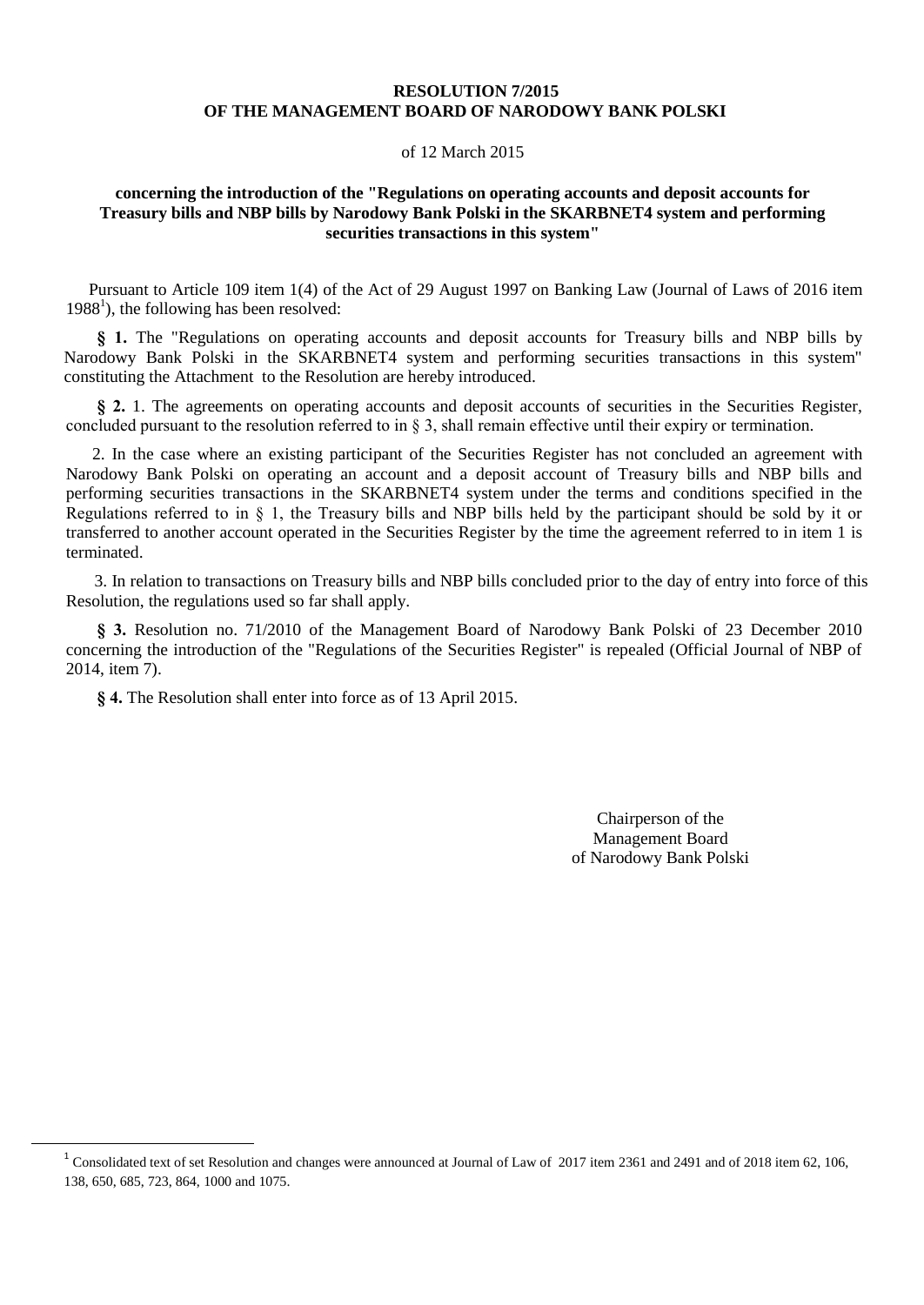Attachment to Resolution no. 7/2015 of the Management Board of Narodowy Bank Polski of 12 March 2015

### **REGULATIONS**

## **on operating accounts and deposit accounts of Treasury bills and NBP bills by Narodowy Bank Polski in the SKARBNET4 system and performing securities transactions in this system**

## Chapter 1 **General Provisions**

§ 1. Within the meaning of the "Regulations on operating accounts and deposit accounts of Treasury bills and NBP bills by Narodowy Bank Polski in the SKARBNET4 system and performing securities transactions in this system", hereinafter referred to as the "Regulations", the following terms shall have the following meanings:

- 1) bank a domestic bank, a branch of a credit institution or a branch of a foreign bank holding a bank account;
- 2) (repealed)<sup>2)</sup>;

- 3) bills –Treasury bills and NBP bills;
- 4) DOK the Domestic Operations Department in the NBP Head Office;
- 5) DSP the Payment Systems Department in the NBP Head Office;
- 6) issuer Narodowy Bank Polski or the State Treasury represented by the Minister of Finance;
- 7) KDPW the National Depository for Securities (Krajowy Depozyt Papierów Wartościowych S.A.);
- 8) NBP Narodowy Bank Polski (National Bank of Poland);
- 9) securities bills and financial instruments whose list is published on the NBP website;
- 10) bank account an account in zloty operated at NBP for participants of the SORBNET2 system, as well as an account in zloty operated in NBP Regional Branch in Warsaw, provided that settlement of operations through such an account is possible in accordance with the Regulations;
- 11) electronic market electronic market of Treasury securities where trade in such securities is carried out;
- 12) SKARBNET4 system a system for bill registration in DOK, in which bill accounts and deposit accounts are operated by NBP and securities operations are performed;
- 13) participant a participant of the SKARBNET4 system;
- 14) registration execution of entries on bills accounts and deposit accounts, resulting from bill operations conducted;
- 15) order order to register a bill operation.
- 16) non-marketable securities securities denominated in PLN, excluding fixing bonds and Treasury bills, admitted by NBP as collateral the repo operations and listed on NBP website ( [www.nbp.pl\)](http://www.nbp.pl/);
- 17) fixing of the Treasury securities activities undertaken to set Fixing Rates and Information Rates of Treasury securities bid/offer, according to the Rules and Regulations for Treasury Securities Fixing published at NBP website [\(www.nbp.pl\)](http://www.nbp.pl/);
- 18) fixing bonds Treasury bonds denominated in PLN and deposited in KDPW treated as a subject to fixing of the Treasury securities;
- 19) fixing price price of fixing bond resulting from Fixing Rates set on the second fixing session according to § 5 of the Regulation referred to in item 17;
- 20) the trigger point value set by NBP, expressed as a percentage, above which procedures adjusting the level of the collateral are activated.
	- § 2. 1. NBP operates bill accounts and deposit accounts in the SKARBNET4 system.
	- 2. Accounts and deposit accounts for Treasury bills are operated for:

<sup>&</sup>lt;sup>2)</sup> Repealed by § 1 item 1 of Resolution No. 10/2018 of the Management Board of the Narodowy Bank Polski of 21 March 2018 amending the resolution on introducing "Regulations on operating accounts and deposit accounts of Treasury bills and NBP bills by Narodowy Bank Polski in the SKARBNET4 system and performing securities transactions in this system "(Journal of Laws of the NBP item 5), which entered into force on March 30, 2018.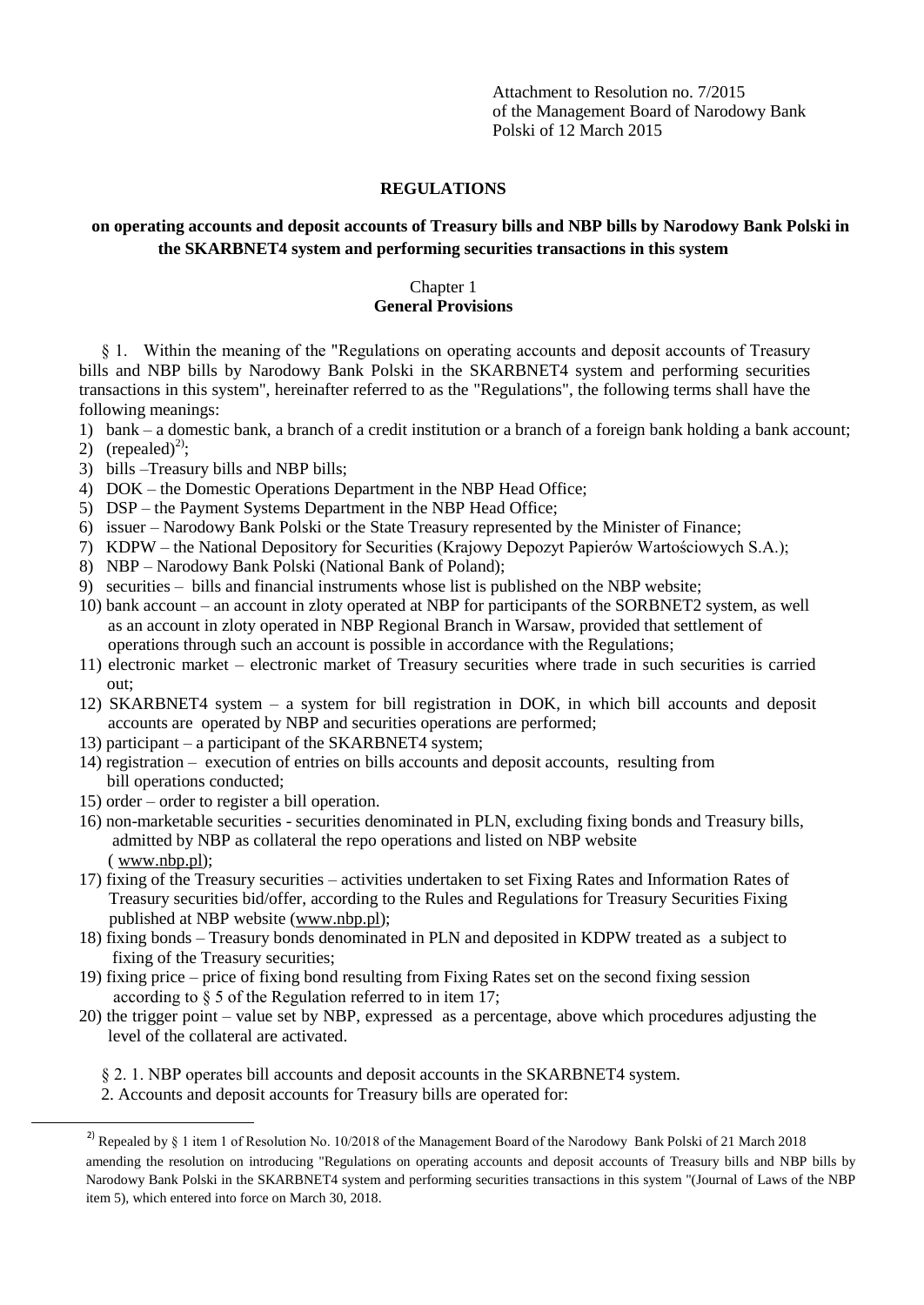1) banks;

2) (repealed)<sup>3)</sup>;

3) (repealed)<sup>3)</sup>;

4) other entities holding a bank account.

3. Accounts and deposit accounts of NBP bills are operated for:

1) banks;

 $2)^{4}$  entities entitled to purchase NBP bills according to separate regulations, holding a bank account;

4. NBP also operates the issuer's bill account.

5. Registration of Treasury bills held by the Minister of Finance may be performed on the deposit account of Treasury bills of a participant selected by the Minister of Finance.

§ 3. In the SKARBNET4 system, issuer accounts are operated for:

1) the Minister of Finance – reflecting the current status of Treasury securities issue;

2) NBP – reflecting the current status of NBP bills issue.

§ 4.1. In the SKARBNET4 system the following accounts are operated:

1) accounts on which bills owned by a participant are registered, constituting the participant's own portfolio;

2) deposit accounts on which the following bills are registered:

a) Treasury bills:

- owned by a participant's clients, divided into portfolios,

- entered in omnibus accounts,
- b) NBP bills representing the total clients' portfolio.

2. On the participant's deposit account and on their demand are operated entity accounts. It gives the participant the possibility to register bills of particular clients by defining in the SKARBNET4 system special attributes such as name of the account, type of the portfolio, and in case of Treasury bills, the geographical location of the owner of bills.

§ 5. 1. Banks for which deposit accounts are operated in the SKARBNET4 system operate individual accounts of bills for their clients, on which such bills are registered, and omnibus accounts for Treasury bills.

2. Only banks may be clients for whom individual accounts for NBP bills are operated.

§ 6. The SKARBNET4 system operates on all business days, from Monday to Friday. DOK will inform the participant, with at least seven days' notice, of an additional operating day falling on a public holiday or on a Saturday, and of an additional day that will not be an operating day, falling on a day from Monday to Friday.

## Chapter 2

# **Terms and conditions of opening a bill account and deposit account**

§ 7. 1. Opening a bill account or deposit account shall take place by means of concluding the "Agreement on operating an account or a deposit account for Treasury bills and NBP bills and performing securities operations in the SKARBNET4 system", hereinafter referred to as the "agreement", with NBP by the authorised entity.

2. Prior to the conclusion of the agreement, the authorised entity shall submit the following documents to NBP:

- 1) a copy from the National Court Register in the form of a computer printout or other documents confirming the establishment of a given entity in accordance with the legal regulations, and indicating the persons authorised to represent the entity;
- 2) a specimen signature form containing signatures to be used for signing bids, orders and documents associated with operating the bill account and deposit account in the SKARBNET4 system;
- 3) a list of contact data containing telephone numbers and electronic mail addresses for the purpose of contact on issues related to operating the account and the deposit account and registration of bill operations;

4) an authorisation for NBP to debit the participant's bank account.

 $\ddot{\phantom{a}}$ 

 $3)$  Repealed by the §1 item 2, the Resolution set in note 2.

<sup>&</sup>lt;sup>4)</sup> In the wording specified in  $\S$  1 item 2b, the Resolution set in note 2.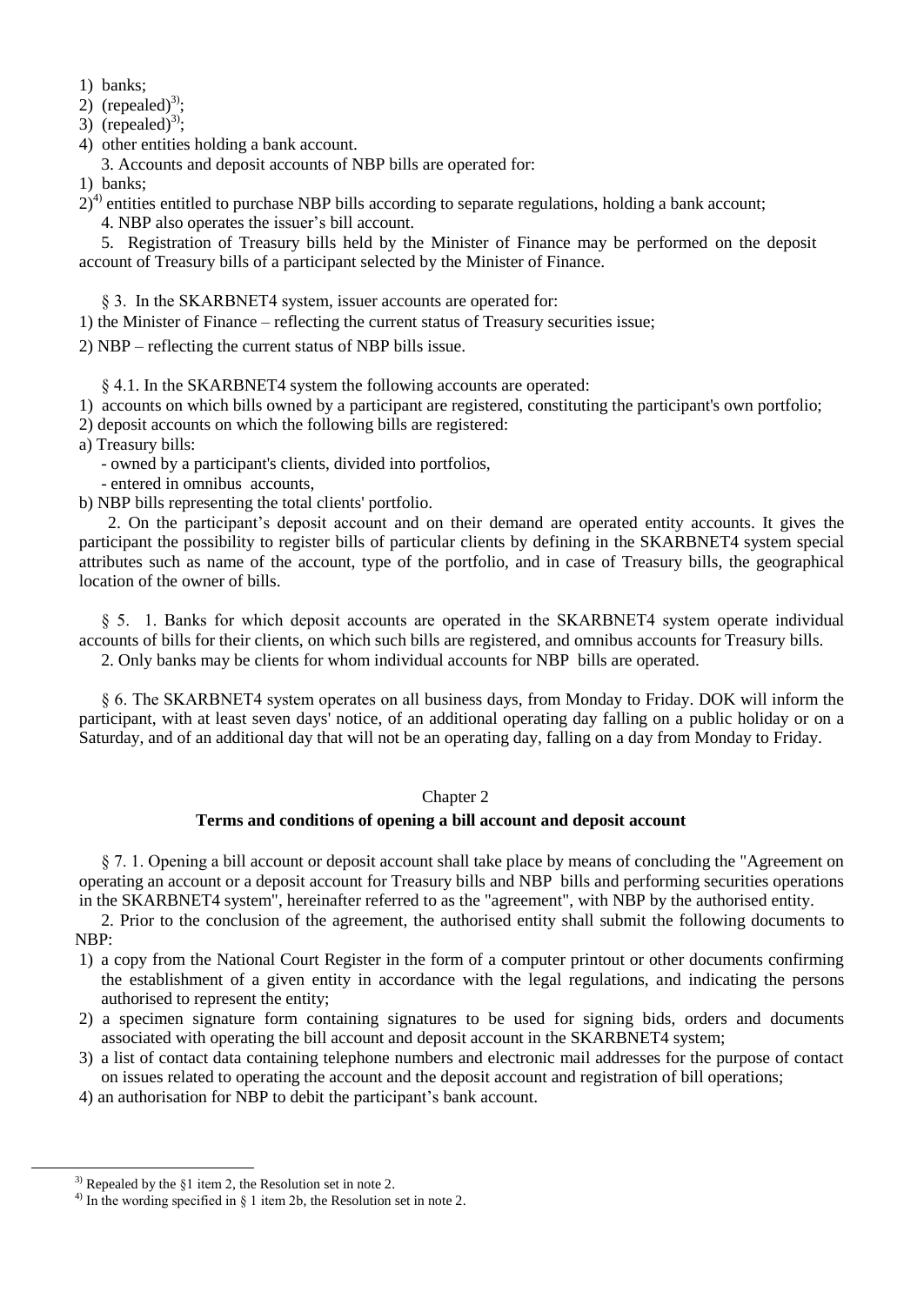$5)$ <sup>5)</sup> statement on the implementation of the business continuity strategy disaster recovery plans.

 $2a^{6}$ . Submission by the authorized entity of the documents referred to in §2, complying with the formal conditions specified in the Regulations, along with two copies of the agreement signed by the authorized entity, referred to in §1, constitutes submission of an application for holding an account and deposit account of bills in the SKARBNET4 system.

 $2b<sup>6</sup>$ . Within one month of submitting the application referred to in §2a, NBP reviews the application, performing, inter alia, risk assessment based on art. 89 of the Commission Delegated Regulation (EU) 2017/392 of 11 November 2016 supplementing Regulation (EU) No 909/2014 of the European Parliament and of the Council with regard to regulatory technical standards regarding authorization, supervisory and operational requirements for central deposits securities (Official Journal of the European Union L 65 of 10/03/2017, page 48) and provides the authorized entity with the information:

 1) notification of acceptance of an application for holding an account and deposit account of bills by returning to the authorized entity one copy of the agreement signed by the NBP or

 2) notification of refusal to accept the application together with a written justification in which the results of the risk assessment are taken into account.

 $2c<sup>6</sup>$ . Where the documents or agreement referred to in  $\S 2a$  are incomplete or require corrections, the period referred to in §2b begins on the day on which NBP received from the authorized entity documentation regarding appropriate supplements or adjustments.

 $2d^{6}$ . For the purposes of the risk assessment referred to in §2b, NBP may request from the authorized entity to submit additional documents within a specified period. The running of the period referred to in §2b, shall be suspended until such documents are provided.

3. The specimen signature form referred to in item 2(2) should bear the official stamp and be undersigned by persons authorised to represent the entity.

 $4^7$ . The documents referred to in items 2(3-5) and in item 2d should hold the official stamp and be signed in accordance with the specimen signature form.

5. The templates of the documents referred to in items 2 (2-4) constitute attachments to the agreement.

6. The documents referred to in item 2 should be updated on an on-going basis.

7. As of the day of signing the agreement the authorised entity shall become the participant of the SKARBNET4 system and it shall receive the number of its bills account in this system.

 § 8. 1. The participant shall pay commissions and fees in favour of NBP, in accordance with the tariff of bank commissions and fees used by NBP.

2. NBP shall charge commissions and fees by debiting the participant's bank account in NBP. 3. (repeal)

### Chapter 3

## **Rules on operating bills accounts and deposit accounts**

§ 9. Operating accounts and deposit accounts in the SKARBNET4 system consists, in particular, in:

- 1) registering and checking the compliance of bill issues with the number and nominal value of bills registered on accounts and deposit accounts, taking into account the buy-back of Treasury bills or early redemption of NBP bills performed by the issuer;
- 2) registering changes in the status of bills on accounts and deposit accounts, arising from bill operations conducted;
- 3) fulfilment of the bill issuer's obligations towards bill holders.

§ 10. Bills are registered on accounts and deposit accounts by their volume, value and the maturity dates.

§ 11. Registering bills on accounts and deposit accounts is conducted in accordance with the following rules:

1) double entry – each bill operation is registered on at least two accounts or deposit accounts, whereas an entry or a sum of entries on one side of the account or deposit account is accompanied by an entry,

 $^{5)}$  Added by § 1 item 3a, the Resolution set in note 2.

 $^{6)}$  Added by  $\frac{1}{9}$  1 item 3b, the Resolution set in note 2.

 $^{7)}$  In the wording specified in § 1 item 3c, the Resolution set in note 2.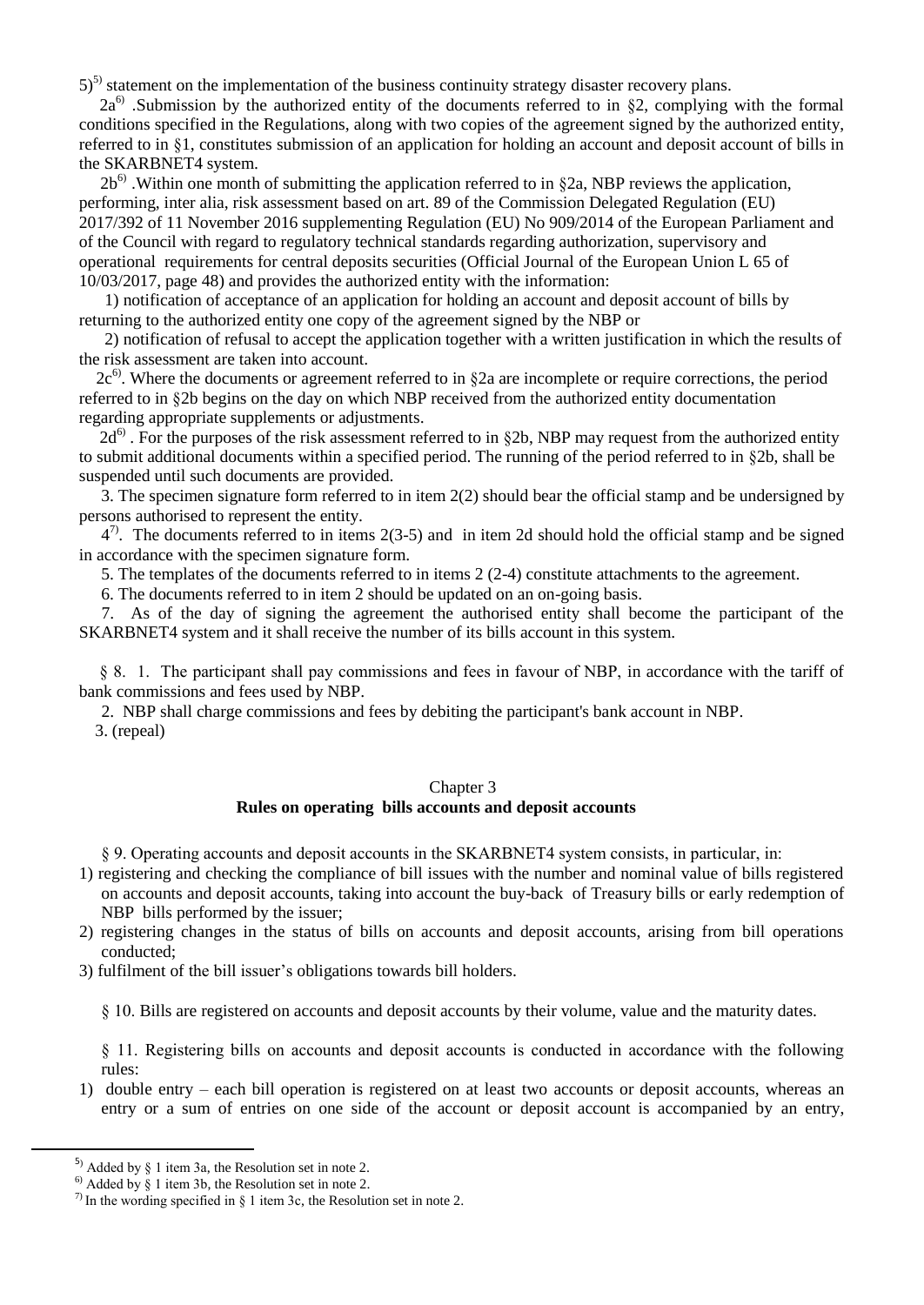equivalent in terms of quantity and value, on the opposite side of another account or deposit account; the above rule shall not apply to operations resulting in the blocking or unblocking of bills;

- 2) completeness all operations related to bills resulting in the requirement to change the status of bills on participants' accounts or deposit accounts are subject to registration;
- 3) accuracy the registration of bills is performed fully and in compliance with the actual status;
- 4) transparency the registration of operations on accounts and deposit accounts is performed in an explicit manner and beyond any doubt.

§ 12. Information concerning the status of accounts and deposit accounts and changes on those accounts and deposit accounts is subject to bank secrecy and may be made available exclusively to their holders and entities authorised under separate provisions.

#### Chapter 4

#### **Rules on conducting operations on the secondary market**

§ 13. 1. In the SKARBNET4 system the following bill operations are conducted: 1) transactions:

a) purchase or sale,

b) repo and sell-buy-back,

c) transfer of bills within a participant's account and deposit account;

2) transfer of ownership of bills between participants;

3) blocking bills on a participant's account and deposit account;

4) loans of Treasury bills;

5) transfer of Treasury bills between a participant's account or deposit account and the KDPW account.

2. Operations on bills are registered on the basis of orders entered and approved by the participant in the SKARBNET4 system. Upon approval of the order by the participant, the order shall be deemed entered in the SKARBNET4 system.

3. The order should contain, in particular:

1) number of bill account in the SKARBNET4 system of the participant;

2) date of order execution;

3) maturity date and ISIN code of Treasury bills or type of NBP bills;

4) number of bill account in the SKARBNET4 system of the counterparty;

5) type of the bill portfolio or portfolios;

- 6) date of beginning or termination of repo or sell-buy-back transactions;
- 7) number of bills subject to transaction;
- 8) purchase value or sales value of bills in PLN.

4. An example of the way of preparing an order is available on the NBP website.

 $\S$  14<sup>8</sup>.1. A participant may place an order in the DOK by means of fax or in the form of digital mapping (scan) sent by e-mail only if it is not possible – due to technical reasons – to enter and confirm orders in the SKARBNET4 system.

2. Orders sent by fax or in the form of digital mapping (scan) sent by e-mail should contain the data indicated in § 13 item 3 and be signed in accordance with the specimen signature form referred to in § 7 item 2 (2)

 3. Orders entered and approved by a participant in the SKARBNET4 system and transmitted by means of fax or in the form of digital mapping (scan) sent by e-mail shall be treated as originals, which constitute the only evidence for the parties as to the content of the declaration of intent.

 4. The fax number and e-mail address referred to in paragraph 1-3, are published on the NBP website (www.nbp.pl).

 $8$ ) In wording specified in § 1 item 4, the Resolution set in note 2.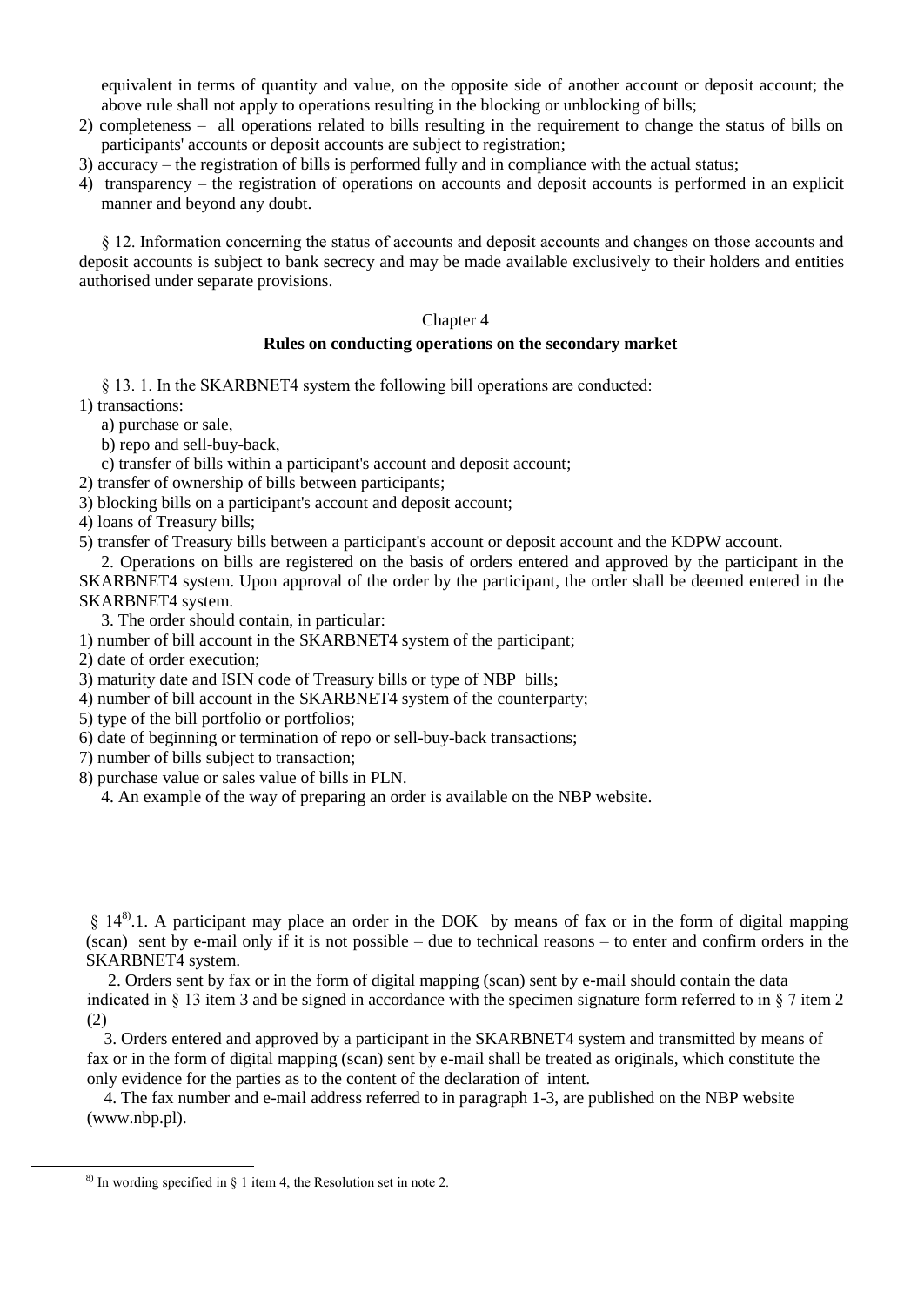§ 15. Orders submitted in the manner other than defined in § 13 item 2 and in § 14 item 1 shall be rejected.

§ 16. 1. A transaction concluded between participants, the registration of which requires settlement through bank accounts, will be registered in the SKARBNET4 system subject to the fulfilment of the following conditions:

- 1) holding a sufficient number of relevant bills, not blocked due to any title, by a participant acting as the seller, on it's account or deposit account;
- 2) holding a sufficient quantity of cash, by a participant acting as the buyer, on the bank account;
- 3) entering and approval, by both parties to the transaction, of orders compatible in formal and accounting terms in the SKARBNET4 system; in case of any incompatibility the parties shall be bound to explain it; any discrepancies should be explained and eliminated by parties until 05.00 p.m. on the order execution day; if the orders are compatible, they are automatically matched in the SKARBNET4 system;
- 4) supplying data from the electronic market related to the transaction concluded through this market to the SKARBNET4 system - and following the fulfilment of the conditions referred to in items 1 and 2; if one of the parties to such a transaction is an entity which is not a participant, the additional condition for its registration is the approval of the order confirming this transaction by the participant holding a deposit account on which Treasury bills subject to the transaction, referred to in  $\S$  13 item 1(1), are registered, complying with the terms of the transaction transmitted from the electronic market;
- 5) performing the cash settlement of the transactions referred to in §13 item  $1(1)(a)$  and (b), respectively, in DSP or in the NBP Regional Branch in Warsaw, and receiving the confirmation of payment instruction execution by the SKARBNET4 system.

2. As a result of a failure to fulfil any of the conditions referred to in item 1 the transaction will not be registered in the SKARBNET4 system.

3. An order related to the operation referred to in item 1 may not be cancelled by the participant as of the moment of fulfilment of the conditions referred to in items 1 and 3.

§ 17. 1. In case of a lack of a sufficient number of relevant bills on the account or deposit account, the participant may withdraw the order. The withdrawal order shall result in returning the bill operation order to the participant.

2. In case of a transaction concluded between participants, withdrawal orders should be entered and approved by both parties to the transaction.

§ 18. 1. In the SKARBNET4 system, bill transactions concluded by a participant and their clients through the electronic market are registered, based on the data related to those transactions, submitted to the SKARBNET4 system by the electronic market.

 $1a^{9}$  As soon as the electronic market provides the transaction data, the orders that make up these transactions are considered to have been entered into the SKARBNET4 system.

 2. NBP shall not be liable for any incompatibility between the data submitted by the electronic system to the SKARBNET4 system and the data submitted by the participant to the electronic market.

3. If the data from the electronic market have been submitted to the SKARBNET4 system:

- 1) prior to the execution day registration of the transaction shall take place at the beginning of the business day on the day of its execution – following the fulfilment of the conditions referred to in  $§6$  item 1(1), (2), (4) and (5), respectively;
- 2) on the transaction execution day registration of the transaction shall take place immediately following the receipt of the data, in any case, no later than until 05.00 p.m. on the same day – following the fulfilment of the conditions referred to in  $\S$  16 item 1 (1), (2), (4) and (5), respectively.

 $4^{10}$ . Orders that make up the transactions referred to in item 1, may not be revoked by the participant on the transaction execution day from the moment of fulfillment of the condition referred to in § 16 item 1 (1). In the event that one of the parties is an entity that is not a participant, such orders may not be cancelled if an additional condition of acceptance referred to in § 16 item 1 (4) has also been fulfilled.

§ 19. 1. Transfer of ownership of bills and a bill transaction the registration of which shall not require settlement through bank accounts will be registered in the SKARBNET4 system following the fulfilment of the conditions referred to in  $\S 16$  item 1(1) and (3).

 $\ddot{\phantom{a}}$ 

<sup>&</sup>lt;sup>9)</sup> In the wording specified in  $\S1$  item 5a, the Resolution set in note 2.

<sup>&</sup>lt;sup>10)</sup> In the wording specified in §1 item 5b, the Resolution set in note 2.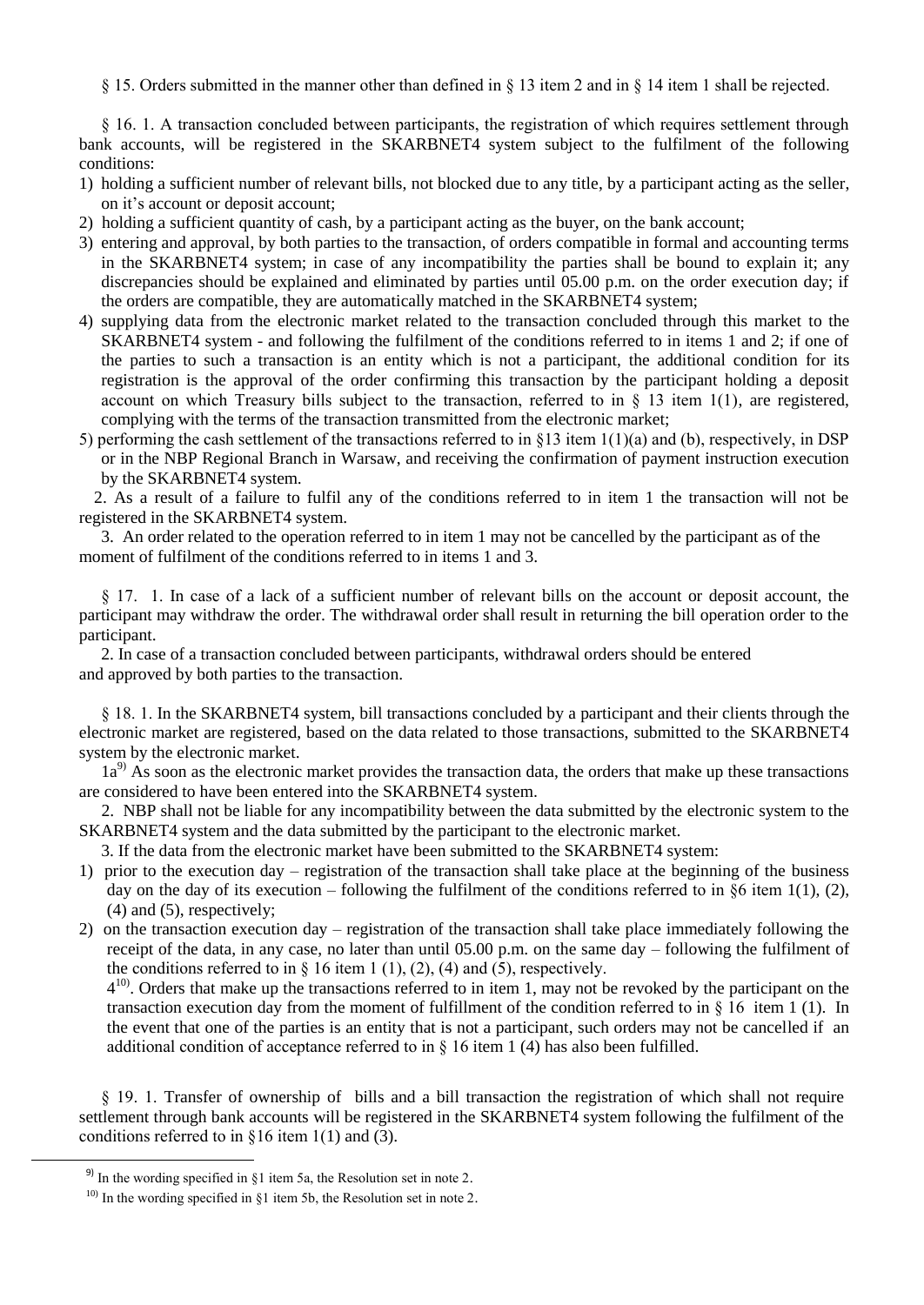2. Orders related to operations referred to in item 1 may not be cancelled by the participant as of the moment of fulfilment of the conditions referred to in  $\S$  16 item 1(1) and (3).

§ 20. 1. Transfer of bills performed between a participant's individual portfolios will be registered in the SKARBNET4 system subject to the fulfilment of the condition referred to in  $\S16$  item 1(1).

2. An order related to the operation referred to in item 1 may not be cancelled by the participant as of the moment of fulfilment of the conditions referred to in §16 item 1(1).

§ 21. The registration of an operation referred to in §16, §19 and §20 is final.

§ 22. Repo transactions may be conducted – due to the method of recording bills being subject to such transactions in the SKARBNET4 system – through:

1) transfer of bills from the account or deposit account of the bill of the seller to the account or deposit account of the party accepting of such bills,

or

2) transfer of bills from the account or deposit account of the bill of the seller to the account or deposit account of the party accepting of such bills and blocking the bills on the latter account; or

3) blocking the bills on the account or deposit account of the seller.

§ 23. 1. The day of termination of a repo or sell-buy-back transaction may not occur earlier than on the day following its beginning and later than on the day preceding the date of redemption of bills being subject to the transaction.

2. A repo or sell-buy-back transaction may be terminated only on the basis of compatible orders

entered and approved in the SKARBNET4 system by both parties to the transaction.

3. Should the parties to the transaction fail to enter and approve the orders referred to in item 2 in the SKARBNET4 system until the day preceding the date of redemption of bills, the redemption shall take place in accordance with §38 item 3.

§ 24. 1. In order to apply the blocking of all or a specific number of bills registered on the account or the deposit account, the participant shall enter and approve the order of blocking registration in the SKARBNET4 system.

2. The blocking referred to in item 1 may be applied for optional periods included in the period remaining to the redemption date of bills.

 3. The unblocking of bills shall be done on the basis of an order to unblock bills entered and approved by the participant in the SKARBNET4 system.

4. The bills blocked, the blocking of which has not been removed until the day preceding the date of their redemption, shall be unblocked automatically on the redemption day, and funds acquired due to their redemption shall be transferred to the bank accounts referred to in § 38 item 3.

§ 25. 1. A participant who has pledged bills included in it' s own portfolio enters and approves an order for the registration of bill blocking in the SKARBNET4 system due to the establishment of the pledge.

2. Entering and approval of the blocking order referred to in item 1 by the participant in the SKARBNET4 system shall be equivalent to the notification of the establishment of the pledge on bills, referred to in Article 329 §2 of the Civil Code, sent to the debtor of the pledged receivable , i.e. NBP.

3. Pursuant to Article 333 of the Civil Code, the pledger may send a declaration to NBP, with the content agreed with the pledgee, stating the party in favour of which the redemption of the bills pledged shall occur. The template of the declaration constitutes the attachment to the agreement.

4. The pledger and the pledgee may also require NBP to submit cash originating from the redemption of the pledged bills to a court deposit. NBP shall fulfil the demand to submit cash to the court deposit if such a demand has been submitted later than the declaration referred to in item 3, or if the pledger has not submitted any declaration.

5. The declaration or the demand referred to in items 3 and 4 should be sent to NBP, at the latest, two days prior to the redemption date of the bills pledged.

 6. If NBP does not receive the declaration or the demand referred to in items 3 and 4, the redemption of the bills pledge shall take place in favour of the pledger.

§ 26. 1. Subject to item 2, NBP shall, on the pledger's request, transfer cash originating from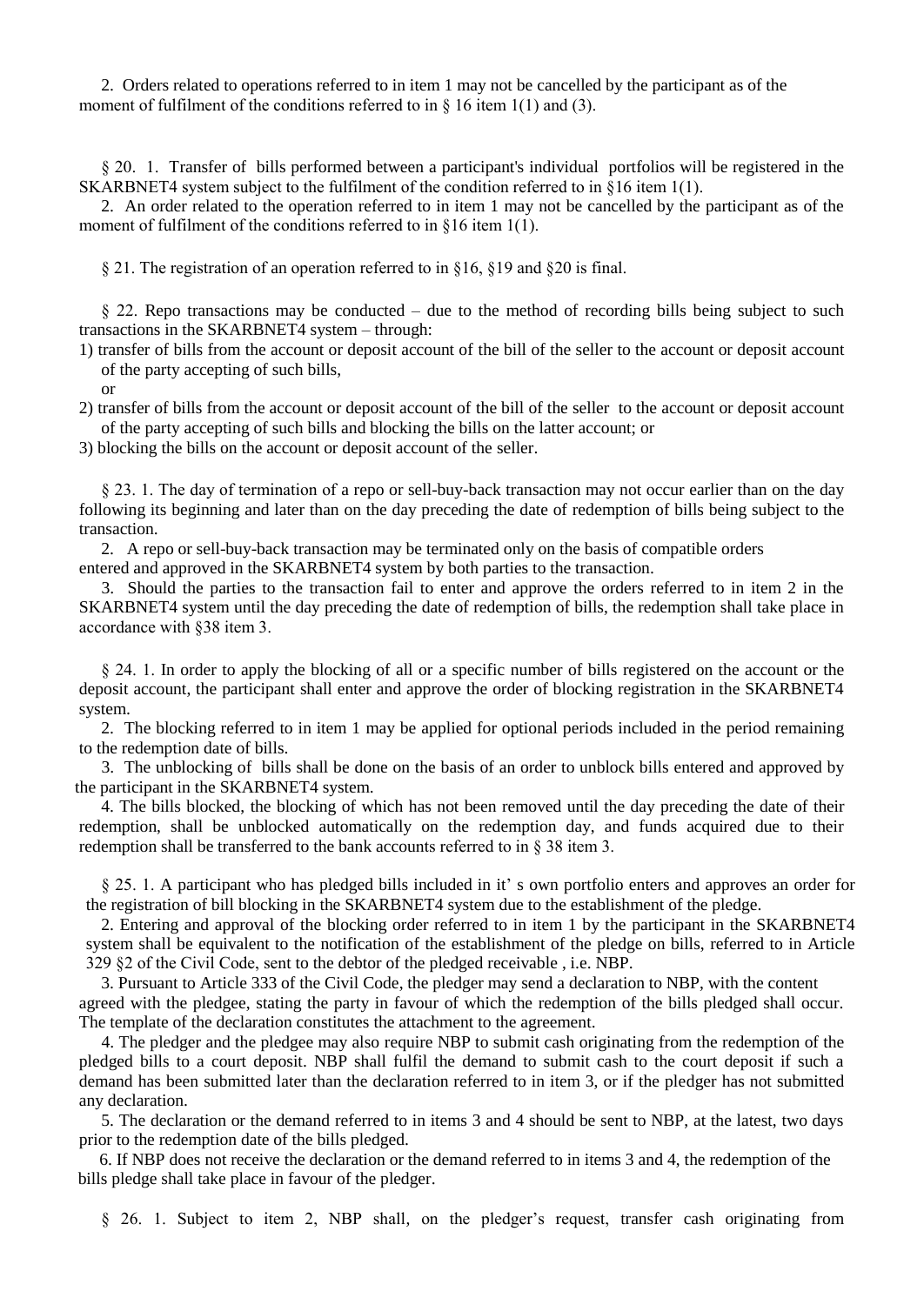the redemption of the pledged bills to the bank account where such bills are blocked until the rights allocated to the pledger or the pledgee are exercised, in compliance with the joint representations of the parties in this scope, included in a separate document submitted to NBP, in particular, in the pledger's power of attorney granted to the pledgee to dispose of the cash referred to in §25 item 4.

2. The provision of item 1 shall apply if the pledger or the pledgee have failed to provide NBP with the demand referred to in §25 item 4.

§ 27. The blocking of bills pledged shall be removed on the basis of an order to unblock bills, entered and approved by the pledger in the SKARBNET4 system. The unblocking of bills is possible under the condition of entering and approval of the pledgee's confirmation of the possibility of performing such removal in the SKARBNET4 system.

§ 28. 1. A participant may transfer Treasury bills to the account operated in the SKARBNET4 system for KDPW.

2. As soon as KDPW determines the possibility of return transfer of Treasury bills, KDPW shall perform the relocation by transferring the respective Treasury bills to the relevant account or deposit account.

3. If, until the day preceding the day of redemption of the Treasury bills KDPW fails to relocate them to the relevant account or deposit account, the cash originating from the redemption of such bills will be transferred to the KDPW bank account on the redemption day.

§ 29. At the end of the business day, the participant shall be able to download the statement of operations on bills registered on that day in the SKARBNET4 system.

§ 30. 1<sup>11)</sup> Orders to register the bills operations at the SKARBNET4 system are executed from 08.00 a.m. to 05.00 p.m. on the business day.

 $2^{12}$  Subject to § 18 item 3, the order is fulfilled at the latest by the end of the operational day being the date of execution of the order after meeting the conditions referred to in  $\S$  16 item 1,  $\S$  19 item 1 and  $\S$  20 item 1.

§ 30a<sup>13</sup>.1. In the case of receipt by NBP of notification of the bankruptcy of the participant or information about other legal measures against the participant, resulting in suspension or limitation of the ability to carry out bills operations in the SKARBNET4 system, referred to in § 13 item 1, and registration of transactions on treasury bills, referred to in § 18 item 1, from the moment (day, hour) of receipt of this notification or information, NBP:

1) suspends the ability of the participant to enter and confirm orders in the SKARBNET4 system;

 2) performs operations on bills, in accordance with the rules of this chapter, on the basis of orders entered into the SKARBNET4 system in accordance with § 13 item 2, at the latest by the moment (day, hour) of receipt by the NBP of notification of the bankruptcy of that participant or taking other legal measures against it, resulting in suspension or limitation of the ability to carry out operations on bills.

 2. Where, after carrying out the operations referred to in item 1 (2), bills will remain on the participant's account or deposit account, NBP will act in accordance with the instructions of the entity appointed to conduct the bankruptcy proceeding or take other legal measures resulting in suspension or limitation of the participant's ability to perform operations on bills.

 3. In the case of circumstances resulting in the inability to settle transactions via the participant's bank account, NBP reserves the right to suspend the participant's ability to enter and approve orders in the SKARBNET4 system, informing the participant thereof. This suspension takes place until the possibility of settling the transaction via the participant's bank account is restored.

### Chapter 5 **Loans of Treasury bills**

§ 31. In the SKARBNET4 system a possibility exists to secure the execution of Treasury bill transactions – in the event of a lack of a sufficient number of such bills on the seller's account or deposit account during the

<sup>&</sup>lt;sup>11)</sup> Marked by  $§1$  item 6, the Resolution set in note 2.

<sup>&</sup>lt;sup>12)</sup> Added by  $§1$  item 6, the Resolution set in note 2.

 $13)$  Added by §1 item 7, the Resolution set in note 2.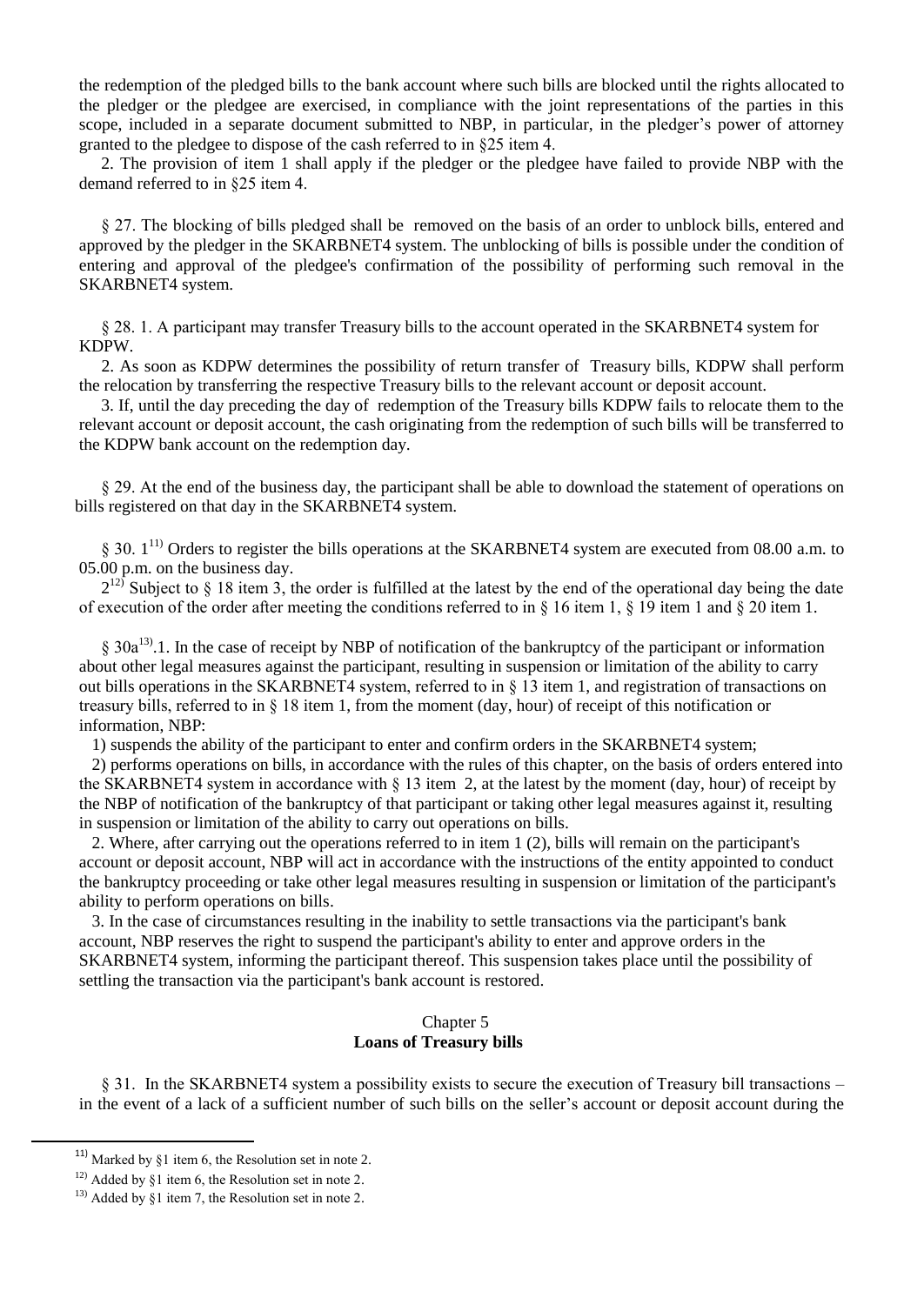business day – through loans of Treasury bills.

§ 32. 1. A participant may transfer Treasury bills to be the subject of the loan to the loan pool.

2. Treasury bills may be transferred to the loan pool no later than five days prior to their redemption day.

3. The Treasury bills transferred to the loan pool may not be encumbered with third party rights.

4. The transfer of Treasury bills to the loan pool by a participant shall mean the participant's consent to transfer such bills to the borrower.

5. If a participant does not withdraw Treasury bills from the loan pool until the day falling five days before their redemption day, they shall be automatically transferred to the participant's account on the fourth business day prior to this date.

6. The Treasury bills transferred to the loan pool shall not be blocked. If the Treasury bills are not used by any participant, the participant who submitted such bills may withdraw them from the loan pool. The participant may simultaneously perform the operations of supply and withdrawal of Treasury bills from the loan pool.

7. The loan shall be granted on the borrower's order. A single order for taking up a loan shall refer to Treasury bills with a single maturity date.

8. A borrower may take up more than one loan during the business day.

§ 33. 1. In the order to take up a loan the borrower must define the Treasury bills that will constitute:

- 1) the subject of the loan,
- 2) the collateral of the loan

– with simultaneous calculation of their market value in accordance with §34 item 1.

2. Treasury bills may not constitute the collateral of the loan, starting from the second business day preceding their redemption day.

3. If the Treasury bills referred to in item 1(1) are deposited in the loan pool and the Treasury bills referred to in item 1(2) are deposited on the borrower's account and are not encumbered with third party rights, the order for taking up a loan will be executed and the Treasury bills being the subject of the loan will be registered on the borrower's account or deposit account. Otherwise, the order shall be rejected.

4. Upon execution of the order referred to in item 1, the Treasury bills on the borrower's account being the subject of collateral for such a loan shall be blocked.

5. Each participant granting a loan shall receive a message in the SKARBNET4 system, containing information on the Treasury bills collected from its pool, including the nominal value of such bills.

§ 34. 1. The market value of Treasury bills being the subject of the loan and of its collateral shall constitute the product of the number of such Treasury bills and their price.

2. The price referred to in item 1 shall constitute the average weighted price calculated on the basis of transactions performed on Treasury bills with the specific maturity date, executed on the preceding business day. The transactions (excluding repo and sell-buy-back transactions) settled in the SKARBNET4 system shall be taken into account for the calculation. If no transactions on Treasury bills with the specific maturity date have been executed on a given business day, the data of the last day on which the transactions on Treasury bills with such a maturity date were executed shall provide the basis for the calculations.

3. The market value of the Treasury bills constituting the collateral may not be lower than 110% of the market value of the Treasury bills being the subject of the loan.

4. Each participant will have access to the report containing the price referred to in item 2.

5. The Treasury bills allocated for a loan for a given participant taking up a loan shall be collected from the participants granting the loan, on a pro-rata basis, in relation to the value of Treasury bills held by them in the loan pool.

§ 35. The return of the Treasury bills being the subject of the loan should occur, at the latest, by 04.30 p.m. on the next business day following the day on which the loan was granted. Should the participant taking up a loan fail to return the Treasury bills by the time specified, an order will be triggered in the SKARBNET4 system transferring the Treasury bills constituting the collateral of the loan to the accounts of the participants granting the loan. If Treasury bills with various maturity days were submitted as a collateral, the Treasury bills with the nearest maturity date shall be allocated to the participant granting the loan who contributed the highest part of the loan.

§ 36. The nominal value of Treasury bills with the specific maturity date lent to the participant taking up the loan may not exceed 5% of the total nominal value of such bills registered on accounts and deposit accounts.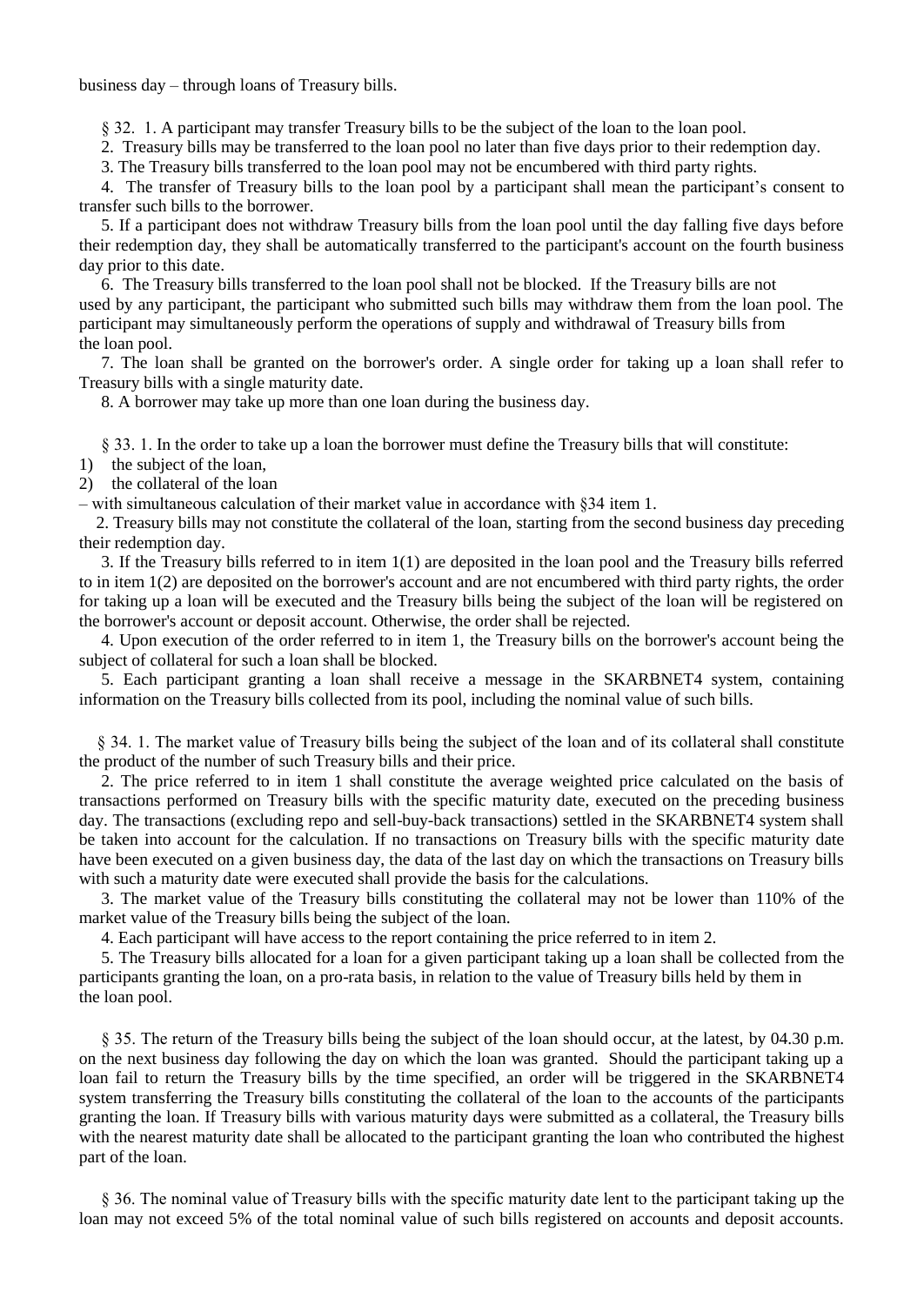The nominal value of Treasury bills with the specific maturity date, lent to all the participants taking up a loan, may not exceed 10% of the total nominal value of such bills registered on accounts and deposit accounts.

§ 37. 1. The fee for granting a loan shall amount to 0.01% of the nominal value of the Treasury bills borrowed. This fee shall be paid by the participant taking up the loan in favour of the participants granting the loan. The debiting of the borrower's bank account and the crediting of the bank accounts of the participants granting the loan shall be performed based on an order issued by NBP in accordance with the authorisation referred to in §7 item 2(4).

2. The settlement of fees for loans shall take place on the third business day following the month in which the loan was repaid.

3. The borrower shall pay the fee referred to in item 1 both if it has repaid the loan on time,

and if it has not repaid the loan and the Treasury bills being the subject of loan collateral have been transferred to lenders' accounts .

### Chapter 6 **Redemption of bills**

§ 38. 1. At the end of the business day preceding the redemption date, NBP shall define the value of funds allocated for redemption on the basis of the balance of bills held on participants' accounts and deposit accounts.

2. The property rights arising from the bills are executed on the redemption day.

3. The redemption of bills shall occur by means of crediting the bank accounts of participants holding bills allocated for redemption on their accounts and deposit accounts, with the amount corresponding to the nominal value of such bills.

4. Bills shall be redeemed on their maturity date.

5. Payment orders related to the crediting of the accounts referred to in item 3 shall be issued by NBP.

 $6<sup>14</sup>$ . In the case that after carrying out the operations referred to in § 30a item 1 (2), the bills for the redemption will remain on the participant's account or deposit account, and NBP has not received the instruction of the entity referred to in § 30a item 2, the redemption of bills is carried out in accordance with item 3.

#### Chapter 7

#### **Conditions for performance by NBP of securities operations between NBP and participants**

§ 39. In the SKARBNET4 system, NBP may carry out securities operations with participants authorised to perform such operations under separate regulations. This includes the following types of operations:

1) sales of NBP bills;

2) early redemption of NBP bills;

3) sales of NBP bonds;

4) early redemption of NBP bonds;

5) concluding repo transactions with a fixed or floating interest rate;

6) performing outright transactions.

§ 40. The operations may be performed by NBP under the tendering procedure or beyond it, pursuant to agreements concluded between NBP and banks.

§ 41. 1. NBP may conduct one or more tenders on a given day.

2. The organiser of tenders and the recipient of bids at NBP is DOK.

3. NBP shall provide information concerning the date, type and terms and conditions of individual tenders to interested banks by means of bank information systems.

4. The number of bids submitted during a tender is not subject to any limitations.

5. The total nominal value of securities covered by a bid, excluding bids related to concluding repo transactions, may not be lower – for securities of a given type and with a given maturity date – than the amount of PLN 1,000,000.

6. NBP specifies the criterion for selecting bids from among those submitted to the tender and informs of the

1

<sup>&</sup>lt;sup>14)</sup> Added by  $\S$  1 item 8, the Resolution set in note 2.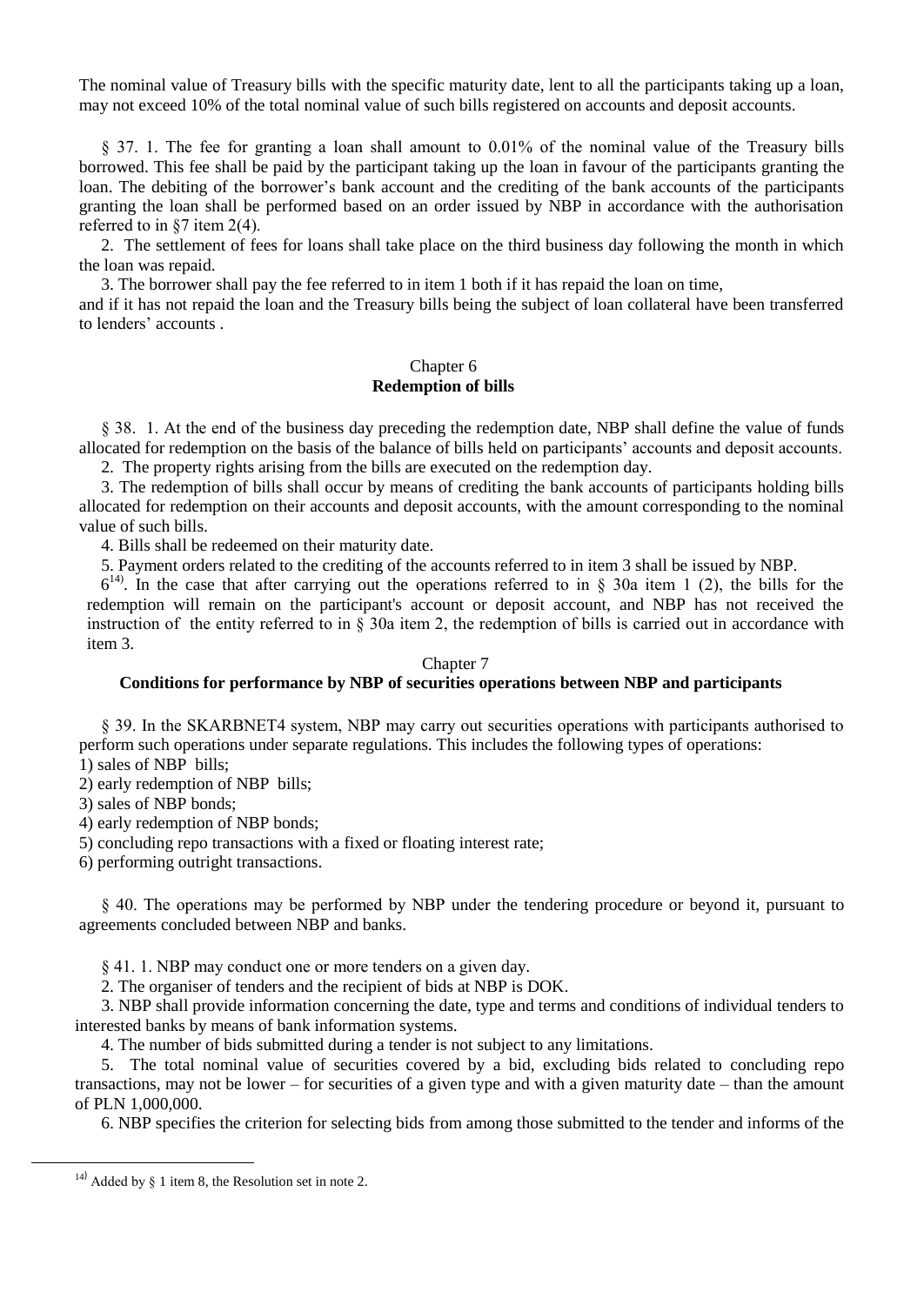collective results of the tender by means of bank information systems.

7. NBP may not refuse to accept all or a part of submitted bids unless reasons are provided.

§ 42. 1. A bid for the purchase or early redemption of NBP bills should contain, in particular:

- 1) document (bid) number;
- 2) number of the debited or credited bank account in NBP;
- 3) number of the account of NBP bills in the SKARBNET4 system;
- 4) type of bills and maturity date of NBP bills;
- 5) settlement date of NBP bills;
- 6) number of NBP bills;
- 7) price per one NBP bill (with an accuracy of up to 1 grosz);
- 8) nominal value of NBP bills in PLN;
- 9) purchase value of NBP bills in PLN.
	- 2. An template of a bid for the purchase or early redemption of NBP bills is available on the NBP website.

§ 43. 1. A repo transaction bid where NBP is a buyer or a seller should contain, in particular:

- 1) document (bid) number;
- 2) number of the debited or credited bank account in NBP;
- 3) number of the account or deposit account of securities;
- 4) type of securities being the subject of the bid;
- 5) period for which the repo transaction will be concluded;
- 6) maturity date and ISIN code of securities;
- 7) number of securities if the bid covers securities denominated in PLN;
- 8) total nominal value of securities covered by the bid;
- 9) purchase value of securities in PLN;

10) repo rate;

- 11) amount of buyout of securities in PLN;
- 12) securities buyout day.
	- 2. A template of a bid for a repo transaction is available on the NBP website.

§ 44. 1. A tender bid for the purchase of Treasury securities from NBP or sales of Treasury securities to NBP should contain, in particular:

1) document (bid) number;

2) number of the debited or credited bank account at NBP;

3) number of account and deposit account of securities in KDPW or the account of Treasury bills in the SKARBNET4 system;

4) type of securities being the subject of the bid;

- 5) maturity date and ISIN code of Treasury securities;
- 6) number of Treasury securities;
- 7) price (excluding interest) for securities of a given type (nominal price, with an accuracy of up to 1 grosz);

8) total nominal value of Treasury securities in PLN;

9) purchase value of Treasury securities in PLN.

2. A template for a tender bid is available on the NBP website.

§ 45. 1. The condition of participation in the tender is the receipt by NBP of a duly prepared bid – in formal and accounting terms – from the participant, no later than by the agreed date (day, hour) of submission of bids in a given tender.

2. The participant enters and approves bids in the SKARBNET4 system.

3. In the event of participation in a tender concerning the conclusion of a repo transaction with NBP, information on securities being subject of a given tender is available to the participants in the SKARBNET4 system.

4. Following the settlement of the tender, NBP informs each of the participants who submitted a bid of its acceptance or rejection. Such information is available in the SKARBNET4 system and in case of inability to use this system  $-$  it is transmitted by fax.

 $§$  46.1. In determining the yield of the operations referred to in  $§$  39 item 1(1), (2) and (5), it is assumed that the accounting year has 360 days.

2. In determining the yield of the operations referred to in  $\S$  39 item 1 (3) and (4), it is assumed that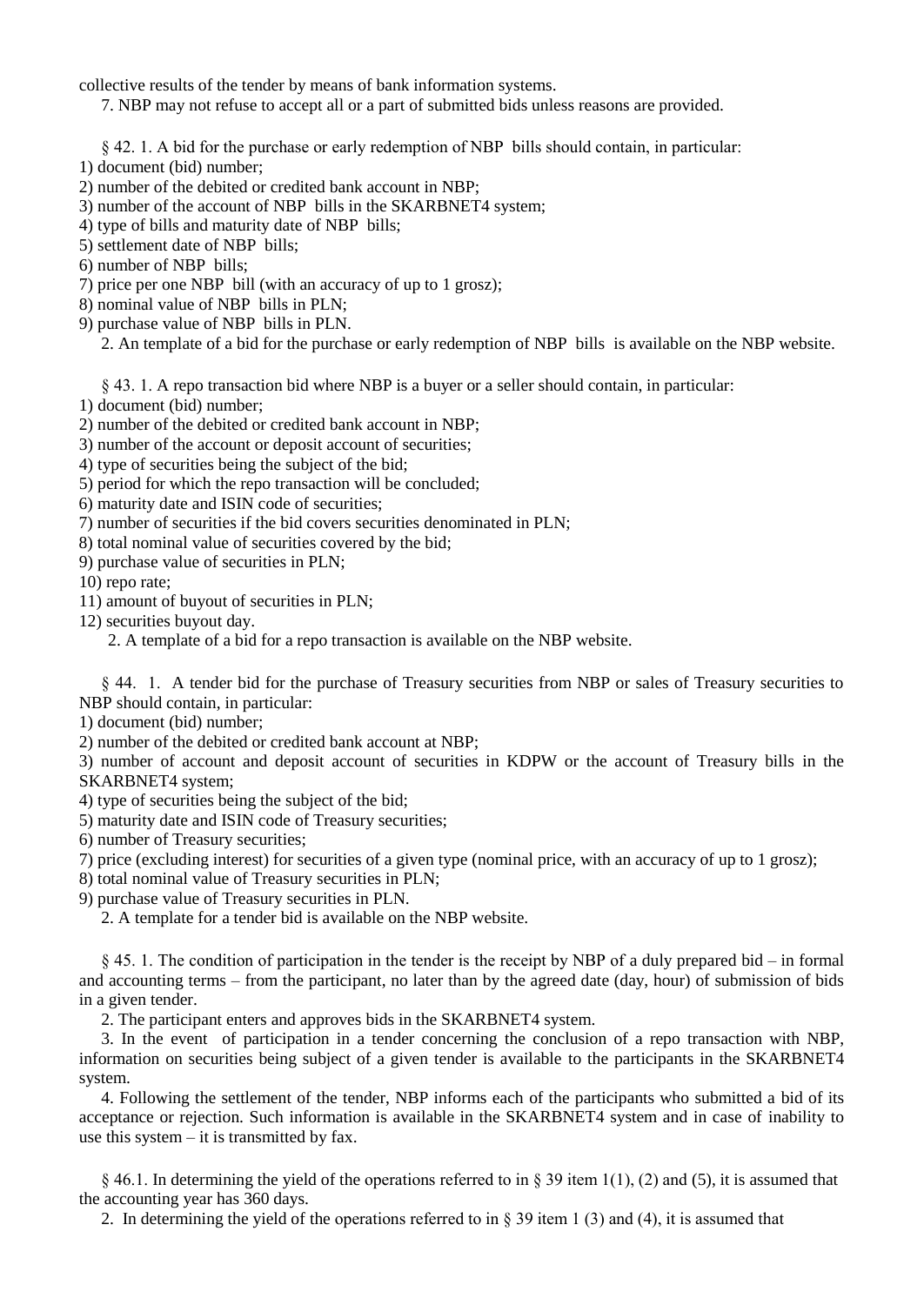the accounting year has 365 or 366 days.

3. In determining the yield of the operations referred to in  $\S$  39 item 1 (6), it is assumed that the accounting year has 360 or365 or 366 days, respectively, depending on the underlying period adopted within the issue of specific securities. In particular, the accounting year amounts to:

1) 360 days – if Treasury bills are the subject of the operation;

2) 365 or 366 days, respectively – if Treasury bonds are the subject of the operation.

§ 47. 1. If securities denominated in PLN are the subject of the operation, the settlement of bids accepted by NBP is performed in the following way:

- 1) payment for the securities shall occur on the date (day, hour) defined in the information on the tender, by means of simultaneous debiting and crediting of, respectively, participants' bank accounts and the relevant account used for recording NBP liabilities; the debiting of the participant's bank account is performed on the basis of the authorisation referred to in  $\S$  7 item 2 (4);
- 2) the debiting and crediting of the participant's bank account shall occur on the basis of orders issued by:
- a) NBP if bills are the subject of the operation,
- b) KDPW, on the basis of record evidence received from NBP, in accordance with the KDPW regulations and with the schedule of the settlement day, agreed between NBP and KDPW; the participant shall be bound to provide the authorisation to prepare such evidence by NBP in two copies to NBP, at the latest, by the time of submission of the bid for the first participation in the tender; the participant shall submit the second copy of the authorisation to KDPW; the template of the authorisation constitutes the attachment to the agreement;
- 3) registration of securities being the subject of the tender on the relevant accounts in the SKARBNET4 system or on accounts and deposit accounts in KDPW shall be performed upon payment;
- 4) in case of early redemption of NBP bills, their redemption on the relevant accounts in the SKARBNET4 system shall take place.

2. The prerequisite for the settlement referred to in item 1 is the participant's holding of cash of the relevant value on the bank account, or a sufficient number of securities being subject of a given operation on the account in the SKARBNET4 system or on the account or the deposit account in KDPW.

§ 48.1. If the subject of the operation are securities denominated in foreign currencies, the settlement of bids accepted by NBP shall be performed after NBP has received information concerning the transfer of securities being the subject of the tender to the securities account operated for NBP by Euroclear Bank S.A./NV, with its registered office in Brussels, hereinafter referred to as "Euroclear Bank". NBP provides the account number to participants in the notification of acceptance of the bid.

2. The debiting or crediting of the participant's bank account shall occur in PLN on the basis of orders issued by NBP.

3. NBP shall debit – pursuant to the authorisation referred to in  $\S7$  item  $2(4)$  – the participant's bank account operated in PLN with the costs of storage by Euroclear Bank of securities nominated in foreign currencies purchased by NBP under repo transactions, without a separate order of the participant, no later than on the consecutive day following the day on which NBP was debited due to the same title by Euroclear Bank. Such debiting shall be applied on a pro rata basis, against the total nominal value of the securities transferred by participants to the NBP account. The conversion of costs into PLN shall be performed applying the NBP average exchange rate of the currency in which such costs are expressed, announced on the day of NBP debiting by Euroclear Bank.

4. If the participant holds funds of sufficient value on the bank account, NBP transfers securities denominated in foreign currencies being the subject of the repo transaction, to the relevant securities account of the participant.

§ 49. 1. If the settlement of all the accepted bids of a given participant is impossible, in accordance with the condition defined in § 47 item 2 or in § 48 item 4, only the bids fulfilling this condition shall be settled.

2. NBP may suspend the acceptance of bids from a participant whose bids did not fulfil the settlement conditions referred to in  $\S 47$  item 2 or in  $\S 48$  item 4 for a period of up to 12 months.

§ 50. 1. If – in the event of a repo transaction in which NBP was the buyer – the participant did not buy out securities purchased by NBP by the determined deadline, NBP shall sell such securities on the next business day following the buyout day defined in the agreement at the market price available on that day.

2. If the amount of cash acquired by NBP from the sales of securities referred to in item 1 is:

1) lower than the amount of the securities buyout by the participant, NBP shall debit the participant's bank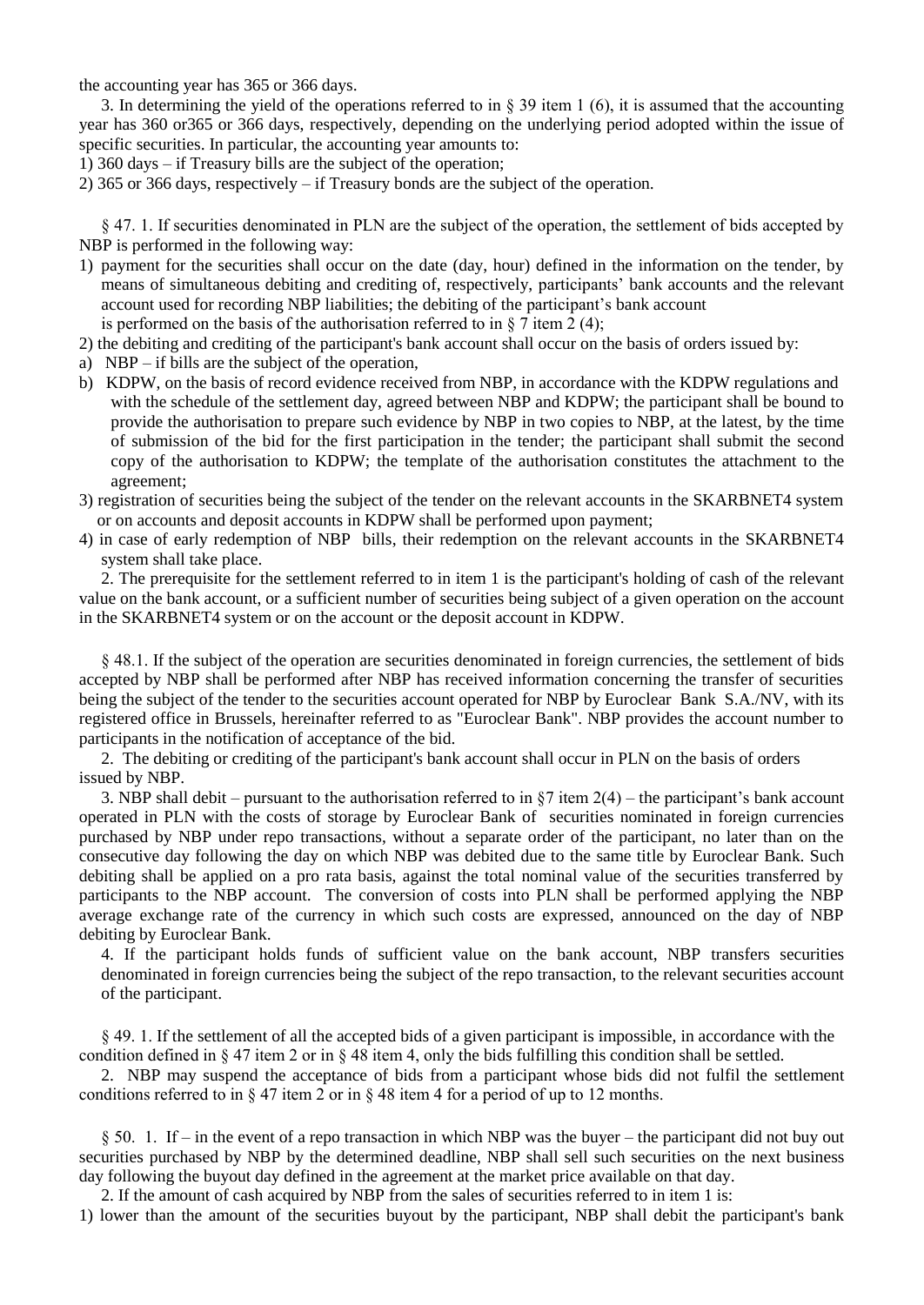account operated in PLN with the difference, no later than on the day of crediting the NBP account with funds acquired from sales;

2) higher than the amount referred to in item 1, NBP shall immediately return the surplus of such funds to the participant's bank account operated in PLN.

3. In the case of the NBP account being credited with proceeds of the sales of securities denominated in foreign currencies, not bought out by the participant, on the market, their conversion into PLN shall be performed applying the NBP average exchange rate announced on the settlement day.

4. Notwithstanding the right referred to in item 2(1), NBP reserves the right to claim reimbursement of all costs incurred in connection with the participant's failure to buy out the securities purchased by NBP under repo transactions.

§ 51. 1. The registration of securities arising from the settlement of operations may be performed only on the participant's own account. The securities which are the subject of the operation may not be pledged or encumbered with other rights.

2. Only such securities whose maturity date – in the case of bills, or the date of determining the right to benefits arising from their redemption – in the case of securities denominated in PLN exceeds the day of operation settlement by at least two business days, may be the subject of the operations.

§ 52. 1. Repo transactions related to securities are concluded for periods calculated in days, ranging from 1 to 365 days. NBP defines the duration of such periods in the terms and conditions of a tender.

2. Within a single tender, the participant may submit bids for disposal to NBP or purchase from NBP of securities with various maturity dates among those defined by NBP in the information on securities being the subject of a given tender.

3. In the situation referred to in item 2, the participant shall be bound to submit separate bids.

§ 53. 1. A period for which a repo transaction has been concluded shall terminate on the lapse of the last day of such period. The buyout day shall fall on the first business day following the last day of such period.

2. If, in relation to securities being the subject of repo transaction in which NBP is the buyer, the date of determining the rights to interest falls in the period between the purchase day and the buyout day,

the buyer shall return the equivalent of interest paid by the entity issuing the securities to the seller – on the day of its payment.

3. In the case of securities denominated in foreign currencies, the participant shall provide NBP with information containing the name and number of the bank account to which NBP can transfer interest on such securities, acquired from the issuer, expressed in a given currency. The template of the information constitutes the attachment to the agreement.

4. If the buyer fails to return the equivalent of the interest on securities denominated in PLN in accordance with item 2, the seller shall be authorised to receive statutory interest for each day of delay.

§ 54. In the case of a fixed interest rate repo transaction being concluded, the purchase amount and the buyout amount for securities offered for disposal by a bank or by NBP, respectively, shall be determined according to the following formulas:

## Formula no. 1

## **refers to the calculation of the purchase amount in transactions involving securities denominated in PLN**

## $K_n = (N \times W_n \times P_n \times I_t + N \times AI) \times (1-h)$ , where:

- $K_n$  purchase amount for PLN denominated securities offered for disposal with accuracy of up to PLN 1.00,
- N number of securities (pcs) denominated in PLN,
- $W_n$  nominal value of securities denominated in PLN,
- $P_n$  fixing price expressed as a percentage on the last business day preceding the day of the day of concluding of the repo transaction or - for Treasury bills - price expressed as a percentage according to  $\S 34$  item 2, on the last business day preceding the day of concluding of the repo transaction,
- $I_t$  in the case of indexed securities denominated in PLN, this is the value of the indexation coefficient for a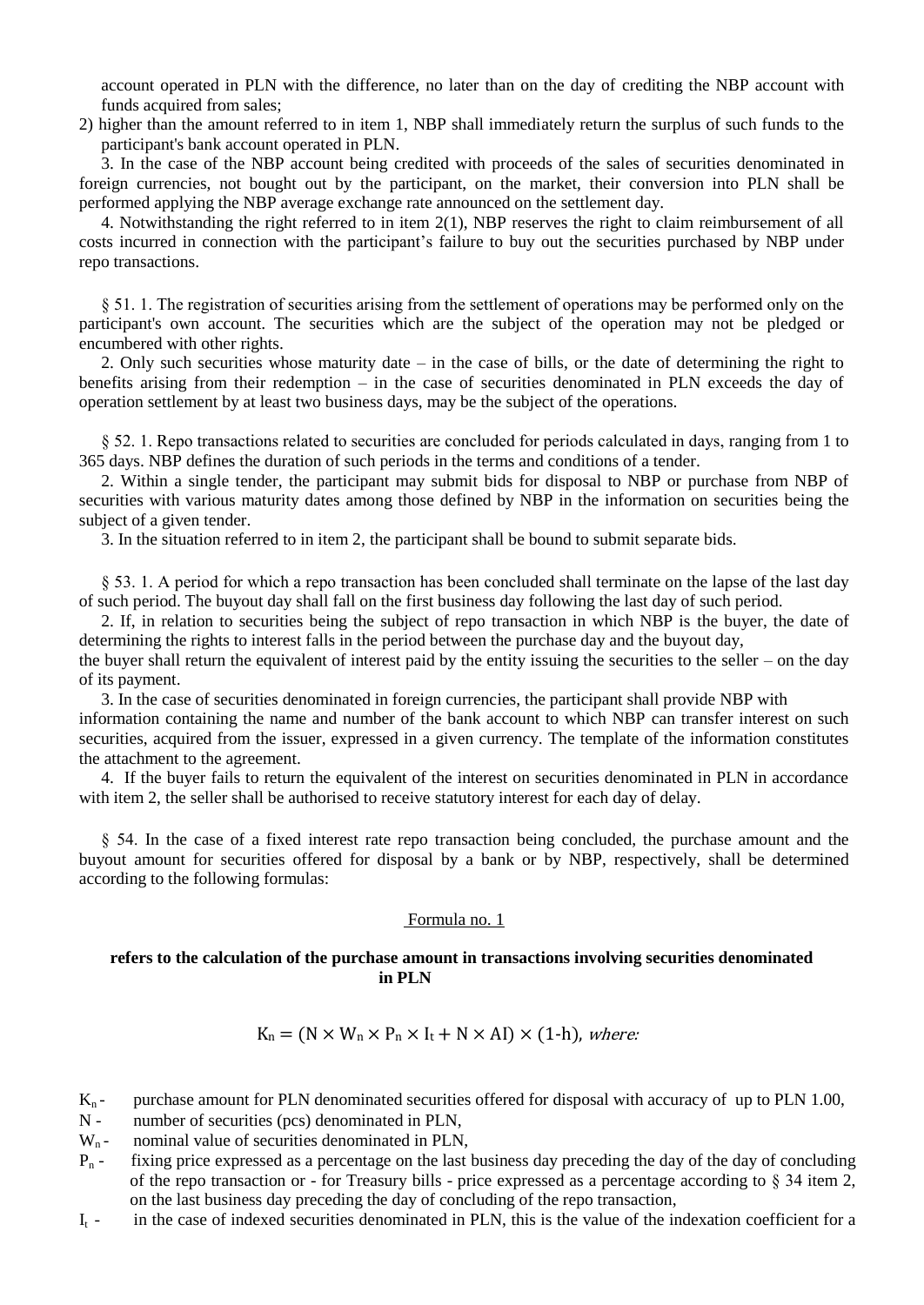particular security on the last business day preceding the day of concluding of the repo transaction, published on the Ministry of Finance website. In the case of other securities  $I_t = 1$ .

- AI interest accrued according to the status on the last day preceding the day of concluding of the repo transaction,
- h haircut the rate of reduction in the market value or the nominal value of securities as determined by NBP.

### **Formula no. 2**

## **refers to the calculation of the purchase amount in transactions involving securities denominated in foreign currencies**

 $K_n = (N \times W_n \times P_n + N \times AI) \times K_w \times (1-h)$ , *where:* 

- $K_n$  purchase amount expressed in PLN with the accuracy of up to PLN 1.00,<br>N number of securities (pcs), denominated in foreign currencies.
- $N -$  number of securities (pcs), denominated in foreign currencies,  $W_n -$  nominal value of securities denominated in foreign currencies
- nominal value of securities denominated in foreign currencies of a given type, expressed in the currency in which they were issued,
- $P_n$  closing price (quotation on the purchase side, i.e. "BID" price: in the first place, from Bloomberg service, secondly – from Thomson Reuters service) of securities denominated in foreign currencies, expressed as a percentage of their nominal value on the last business day preceding the day of concluding of the repo transaction,
- AI interest accrued according to the status on the last day preceding the day of concluding of the repo transaction,
- $K_w$  the average NBP exchange rate of the currency in which securities denominated in foreign currencies are disposed, announced by NBP on the last business day preceding the day of concluding of the repo transaction,
- h haircut the rate of reduction in the market value or the nominal value of securities as determined by NBP.

## **Formula no. 3**

#### **refers to the calculation of the buyout amount of disposed securities**

$$
K_o = K_n \times \left(1 + \frac{p \times t}{360 \times 100}\right) \quad \text{where:}
$$

- $K_0$  buyout amount with accuracy of up to PLN 1.00,
- $K_n$  in the case of securities denominated in PLN the purchase amount arising from Formula no. 1; in the case of securities denominated in foreign currencies – the purchase amount arising from Formula no. 2,
- p repo rate (on an annual basis), with accuracy of up to two decimal points,
- t period for which the repo transaction was concluded.

*pt*

Note: the expression shall be calculated with accuracy of up to 15 significant places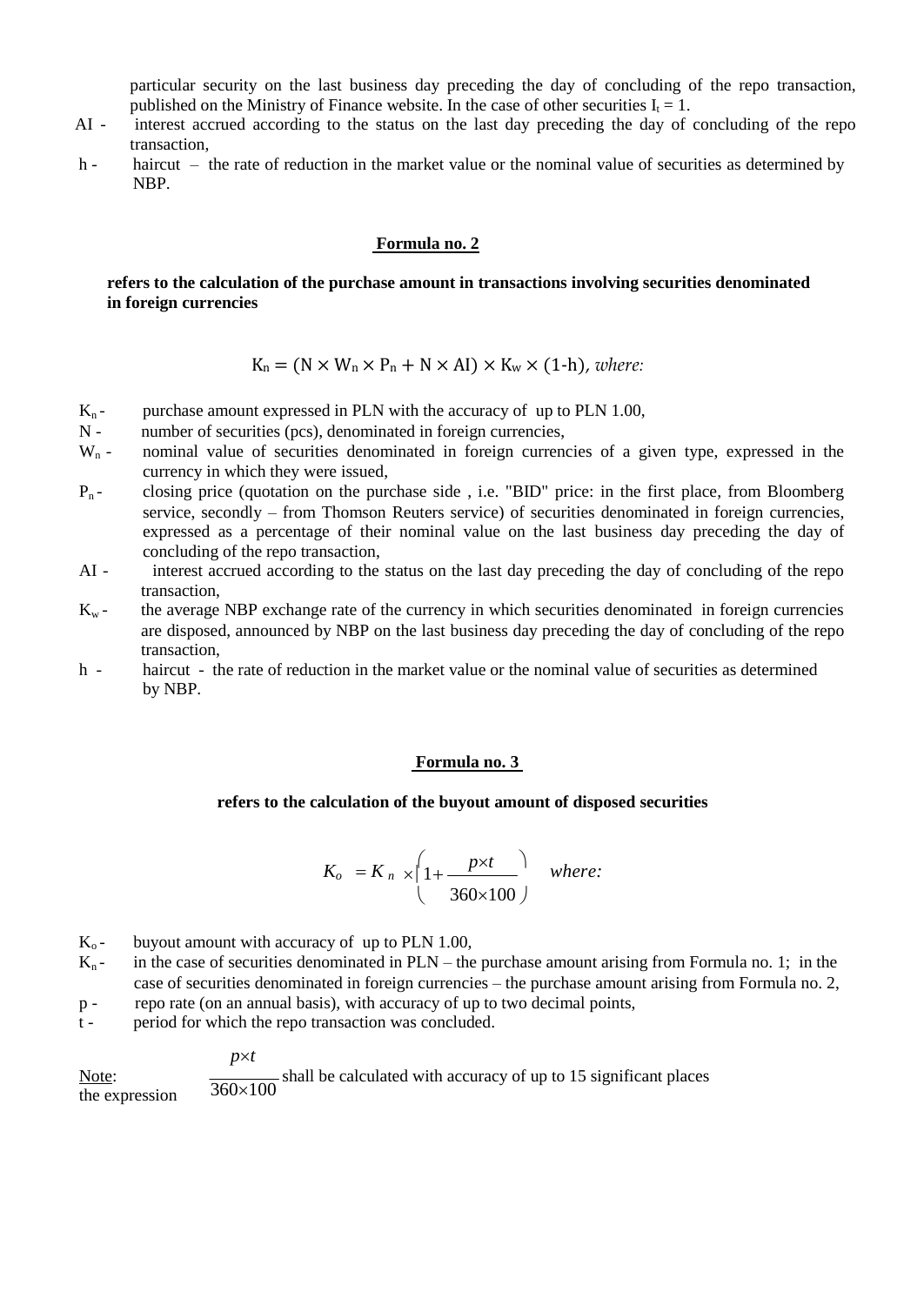§ 55. In the case of concluding a floating interest rate repo transaction, the purchase amount shall be determined according to Formula no. 1 or 2 defined in § 54, respectively, whereas the buyout amount – according to the following formula:

### **Formula no. 4**

#### **refers to the calculation of the buyout amount of disposed securities**

$$
K_o = K_n \qquad \times \left(1 + \frac{p_z \times t}{360 \times 100}\right), \text{ where:}
$$

- $K_0$  buyout amount with accuracy of up to PLN 1.00,<br> $K_n$  purchase amount,
- purchase amount,
- $P_{z}$  average of repo rates weighted by periods of their applicability (on an annual basis),
- t period for which the repo transaction was concluded.

 $p_z \times t$ Note: the expression shall be calculated with accuracy of up to 15 significant places.

pz - parameter is expressed by the following formula:

$$
p_z = \sum_{i=1}^{m} \frac{sr_i \times o_i}{t}, \text{ where:}
$$

m - number of repo rates applicable between the securities purchase date and buyout date,

i - ordinal number of the repo rate,

 $sr_i$  - i<sup>th</sup> repo rate,

 $o_i$  - period of effectiveness of  $sr_i$  repo rate (expressed in days),

t - period for which the repo transaction was concluded.

Note: Pz parameter is calculated with accuracy of up to 15 significant places.

§ 56**.** In the case of concluding the repo transaction in which NBP is the buyer, in order to provide adequate collateral, NBP starts the process of calculation of the market value of securities denominated in PLN, which are the collateral of this transaction.

 § 57**.** 1. If fixing bonds are the collateral of repo transaction, the value of the collateral is calculated based on fixing prices of the preceding business day. In case there is no fixing price of a particular bond on a given business day, in order to calculate the value of the collateral NBP uses the price of the previous business day. This rule is applied during 5 consecutive business days.

2. After the end of the period referred to item 1, in order to calculate the value of the collateral is used the nominal value of the fixing bond reduced by the appropriate haircut.

 3. In case the fixing bond ceases to be subject of fixing, starting from the next business day in order to calculate the value of the collateral is assumed the nominal value reduced by the appropriate haircut.

4. If Treasury bills are the collateral of the repo transaction, the value of the collateral is calculated every day based on the prices referred to § 34 item 2.

 5. If non-marketable securities are the collateral of the repo transaction in order to calculate the value of the collateral is used the nominal value reduced by the appropriate haircut.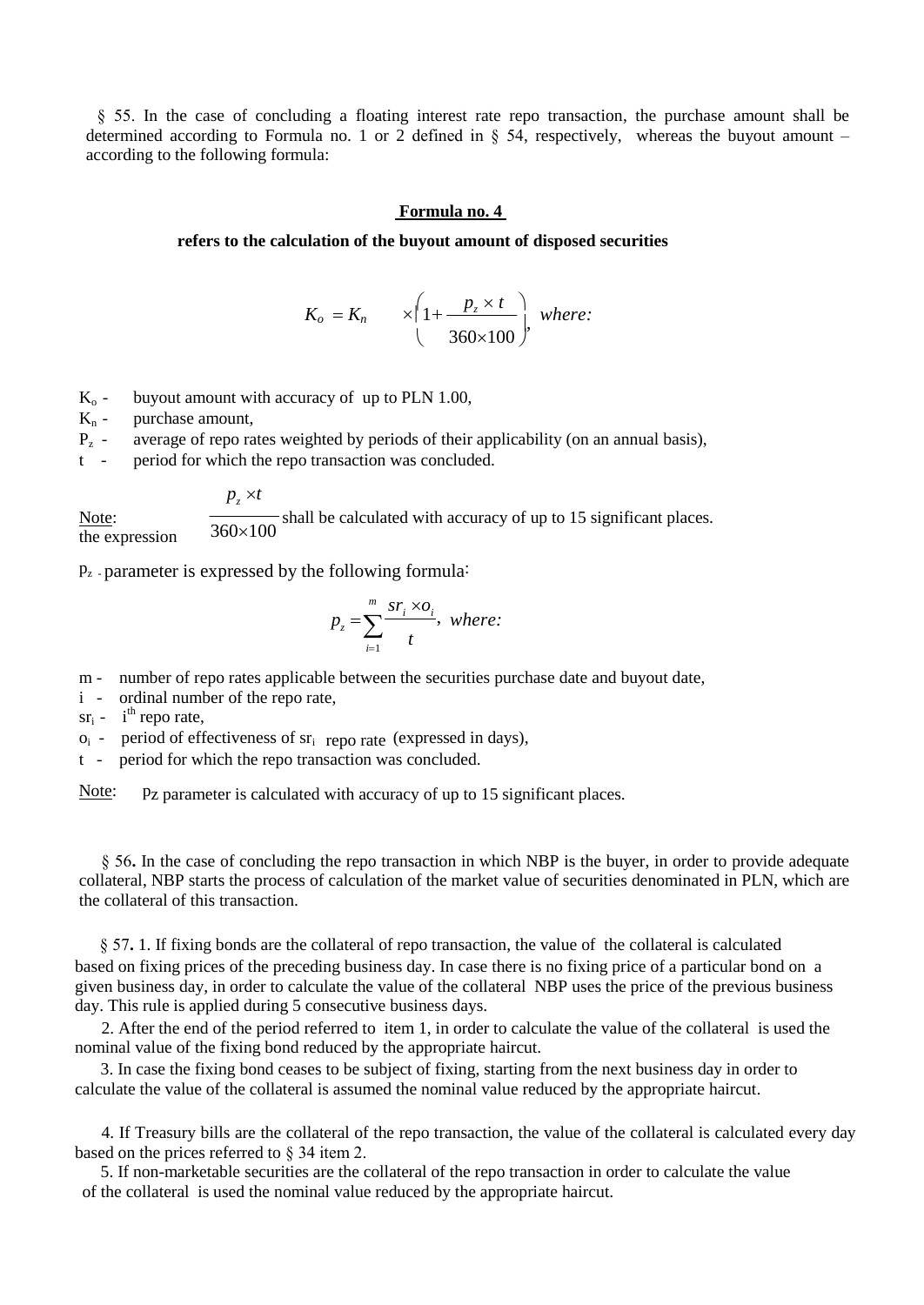§ 58**.** 1.List of securities denominated in PLN which may be a collateral for the repo transaction is available in the SKARBNET4 system, and is supplemented during the period of the repo transaction by new issues of securities.

2. The trigger point value valid on a given business day is available in the SKARBNET4 system.

§ 59. The assessment of adequacy of collateral is carried out on each business day during the repo transaction, excluding the opening and closing date of the repo transaction and the day preceding the closing date.

§ 60. The assessment of adequacy of collateral is made after calculating the coefficient of deviation of the collateral value (OWZ) and comparing that coefficient with the value of PA. The value of the OWZ is determined according to Formula no. 5:

## **Formula no.5 refers to the calculation of the coefficient of deviation of the collateral value**

OWZ=[(Wzw - ∑Wr)/Wzw)]×100%, *where*:

- $W_{zw}$  collateral value calculated as the current purchase amount, calculated separately for each repo transaction according to Formula no. 9 or Formula no.11.
- ∑Wr total value of fixing bonds, Treasury bills and/or non-marketable securities delivered by the participant, calculated according to Formula no. 6 for each repo transaction.

## **Formula no.6 refers to the calculation of the total value of the collateral**

$$
\Sigma W_r = \Sigma W_{rr} + \Sigma W_{rn} , where:
$$

 $W_{rr}$  - the value of fixing bonds and/or Treasury bills is calculated according to Formula no. 7:

## **Formula no.7**

### **refers to the calculation of the value of fixing bonds and/or Treasury bills**

 $W_{rr} = (N \times W_n \times P_n \times I_t + N \times AI) \times (1-h)$ , *where:* 

- N number of fixing bonds and/or Treasury bills,
- $W_{n-}$  nominal value of fixing bonds and/or Treasury bills,
- $P_n$  fixing price expressed as a percentage on the last business day preceding the valuation day or for Treasury bills price expressed as a percentage according to § 34 item 2, on the last business day preceding the valuation day,
- $I_t$  in the case of indexed securities denominated in PLN, this is value of indexation coefficient for a particular security on the last business day preceding the valuation, published on the website of the Ministry of Finance. In the case of other securities  $I_t = 1$ ,
- AI interest accrued according to the status on the last business day preceding the valuation day,
- h haircut appropriate for the above mentioned securities denominated in PLN.

The value of non-marketable securities denominated in PLN  $(W_m)$  is calculated according to Formula no. 8:

## **Formula no. 8**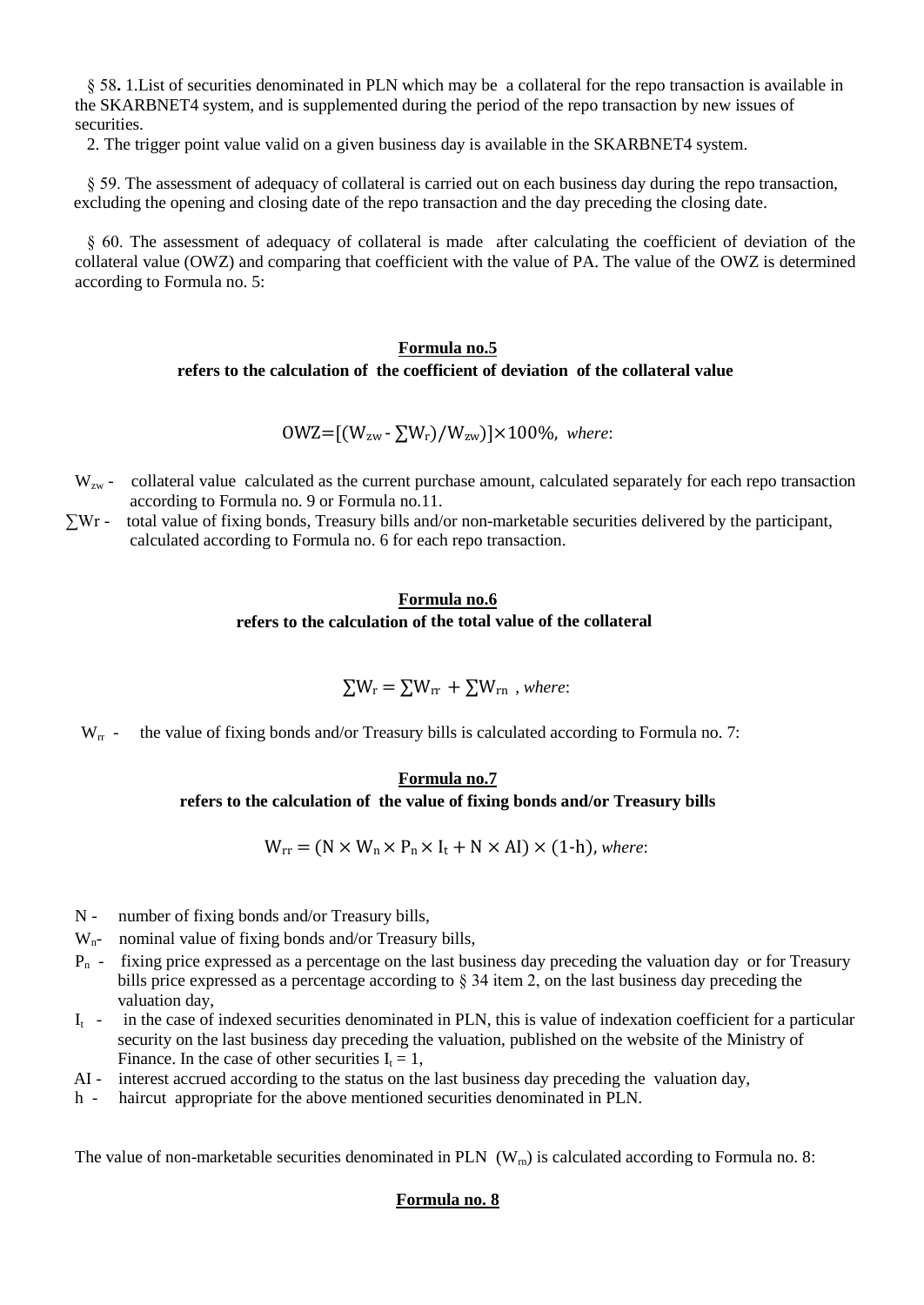**refers to the calculation of the value of non-marketable securities denominated in PLN**

$$
W_{rn} = N \times W_n \times (1-h) \text{ where:}
$$

- $N -$  number of non- marketable securities denominated in PLN,<br>W<sub>n</sub> nominal value of non- marketable securities denominated in
- nominal value of non- marketable securities denominated in PLN,
- h haircut appropriate for non- marketable securities denominated in PLN.

The value of the collateral  $(W_{zw})$  for the repo transaction with fixed interest rate is calculated according to Formula no. 9:

#### **Formula no. 9**

#### **refers to the calculation of the value of the collateral for the repo transaction with fixed interest rate**

$$
W_{zw} = K_n + \sum_{n=0}^{t} O_n
$$
, where:

- $K_n$  purchase amount, calculated on the day of concluding of the repo transaction,
- t number of days from the day of concluding of the repo transaction to the day preceding verification of adequacy of the collateral,
- n length of the repo transaction period,

 $O_n$  - interest rate.

Value of interest on a given day of the repo transaction  $(O_n)$  is calculated according to Formula no. 10:

#### **Formula no. 10**

#### **refers to the calculation of interest rate value on a given day of the repo transaction**

$$
O_n = \left(\frac{\kappa_o - \kappa_n}{T}\right) \times t, \text{ where:}
$$

 $O_n$  - value of interest rate on the subsequent day of the tender,

 $n = 0,1,2,3,...$ , where t = number of days from the day of opening the repo transaction to the valuation day,

- $K_n$  purchase amount,
- $K<sub>o</sub>$  buyout amount,
- T length of the repo transaction period from the day of opening the repo transaction to the day preceding the closing of the repo transaction,
- t number of days from the day of opening the repo transaction to the day preceding verification of adequacy of the collateral,

The value of the collateral ( $W_{zwi}$ ) for the repo transaction with floating interest rate is calculated according to Formula no. 11:

#### **Formula no. 11**

## **refers to the calculation of the value of the collateral for the repo transaction with floating interest rate**

$$
Wzw_i = Wzw_{i-1} x \left( 1 + \frac{sr_i x t}{360 x 100} \right)
$$
, where:

Wzw<sub>i</sub> - value of the collateral on the given day in the period of the applicable repo rate  $\pi$ , sr<sub>i</sub>",

 $Wzw_{i-1}$  - value of the collateral on the day preceding the change of the repo rate,

i - ordinal number of the repo rate (sequence number of the repo rate),